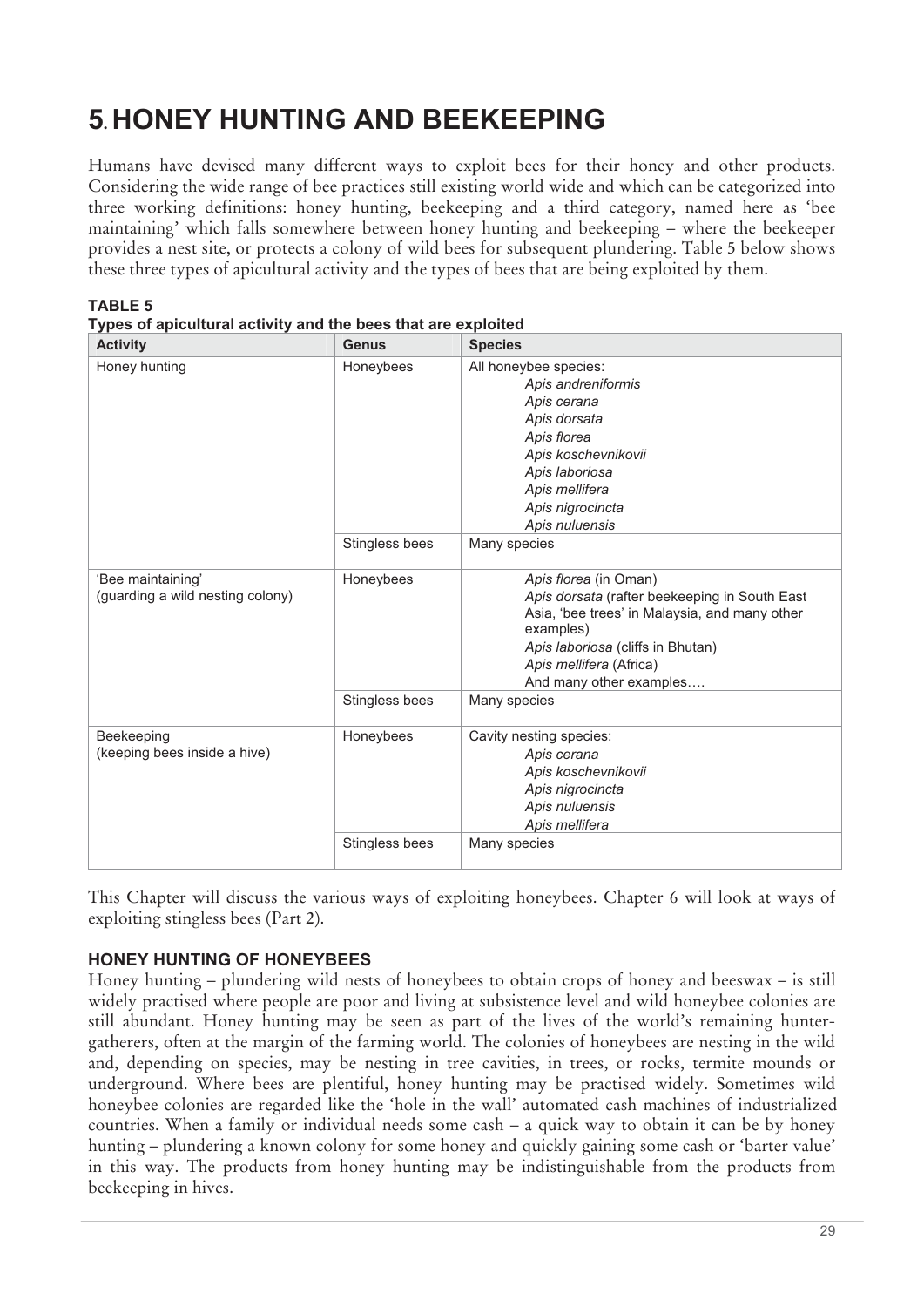## *Positive aspect*

- For hunter-gatherers, honey hunting is a way of quickly obtaining high carbohydrate (honey) and high protein (pollen and bee larvae) foods with no financial cost. When a buyer is available, honey hunting is often seen by very poor people as a quick way to raise cash.

# *Negative aspects*

- -Honey hunting kills bees.
- - It may now for some bee species and in some areas represent a non-sustainable depletion of honeybee colonies and habitat.
- -Honey hunters may cause forest fires.

## *Honey hunting in Asia*

In Asia, large volumes of honey are still obtained by plundering wild colonies of honeybees. This is because some of the Asian honeybee species exist only in the wild, and cannot be kept inside manmade hives. Honey hunting of *Apis laboriosa*, a honeybee species that nests at high altitudes, is practised in the Hindu Kush Himalaya region. Honey hunting of *Apis dorsata* is practised throughout its distribution range: from Pakistan in the West to the Philippines in the East. Honey hunting of cavity nesting *Apis cerana*, *Apis koschevnikovii*, *Apis nuluensis* and *Apis nigrocincta,* and the 'little' honeybee species *Apis florea* and *Apis andreniformis* is practised wherever they occur.

The large Asian honeybee species, *Apis laboriosa* and *Apis dorsata* often nest high on cliffs or in high trees. However, the combs are very large and yields of honey are worthwhile. Honey hunting is therefore a dangerous, although worthwhile activity in many regions of Asia. Local customs and traditions have become associated with honey hunting, and have been studied by anthropologists and social scientists: this means that traditional honey hunting and cultural associations have been well documented in some areas. Indeed, in Nepal and Malaysia tourism based on viewing traditional honey hunting spectacles has taken off. Details of publications, videos and CD's detailing honey-hunting traditions are shown in Further Reading in Chapter 15.

## *Honey hunting outside Asia*

Honey hunting of indigenous *Apis mellifera* colonies is commonly practised in Africa, and of feral *Apis mellifera* colonies in Central and South America, wherever colonies are abundant – most often in forested areas.

#### **BOX 6 The African honey guide**

Honey guides are African, woodland birds belonging to the genus *Indicator*. They are remarkable for having evolved the behaviour of apparently leading honey hunters (as well as honey badgers and other bee predators) towards bee nests. There are several different species of honey guide, the most common being the greater honey guide *Indicator indicator*, and the lesser honey guide *Indicator minor*.

Honey hunters whistle to locate the honey guides. The birds then chatter continuously and flutter conspicuously, gradually leading the honey hunters towards the vicinity of a bees' nest, when they become quiet. When the honey hunters plunder the nest, the honey guides are rewarded with feeding from the bees' nest: brood, pollen and honey. Another unusual feature of these birds is their apparent ability to digest beeswax.

## **SHOULD HONEY HUNTING BE ENCOURAGED?**

Witnessing honey hunting is to see large numbers of bees killed with burning brands and colonies destroyed. There is no data available on the population sizes of Asian honeybee species: indeed beekeeping texts written before 1990 list only three Asian species – *Apis* cerana, Apis *dorsata* and *Apis florea*; five additional species have been described since then! We do not know the impact of honey hunting upon these populations: supporting, for example, the hunting of the Himalayan honeybee (*Apis laboriosa*) may indeed be the bee equivalent of hunting tigers.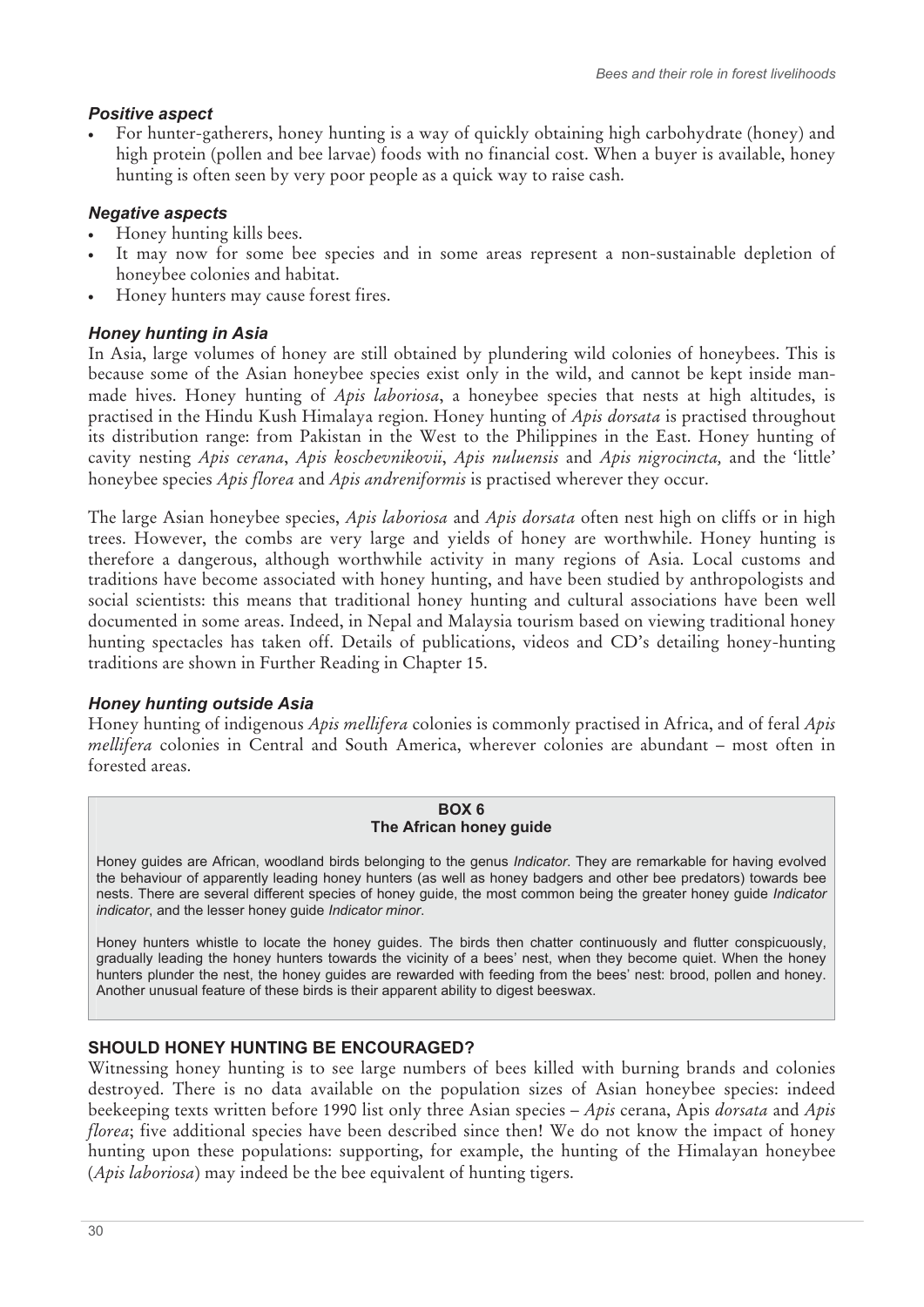Efforts have been made to encourage honey hunters to harvest without destroying the whole colony: i.e. to harvest only comb containing honey and leave comb-containing brood intact. However, this is easier to discuss in the classroom than it is to achieve in practice. Certainly traditional honey hunting practises in some areas have involved rules to ensure that bee populations were sustained. We do not know the effect of decreasing tree habitat and increasing human population pressure on honeybee populations. In many areas, honey hunting has increased with increasing human population, and this combined with a loss of large trees for nesting of bees. The loss of large trees makes it more difficult for bees to find secure nesting places: when they nest in smaller trees, they are easier to locate and to plunder. Certainly, in the Gambia and Senegal, honey hunting has lead to a lack of bees, and with possible bad effect upon pollination and biodiversity maintenance, just as the need for these increases.

# **THE PRODUCTS OF HONEY HUNTING**

Because honey hunting usually takes place under difficult circumstances (swinging from a rope on a cliff face, high in trees at night time), the product from honey hunting is usually a mixture of ripe and unripe (i.e. high water content) honey, beeswax, dead bees and other debris. However, this is not to say the product is of low value: often it will ferment quickly but has high local value as a cultural food, tonic, aphrodisiac or medicine. In Africa, honey from honey hunting is most often made into honey beer. In this case, the various impurities help it to ferment all the faster. However, not all honey ends up this way, certainly for example in India, large volumes of honey are harvested from *Apis dorsata* colonies, and this honey reaches the domestic honey market. There are no statistics available on the volumes of honey harvested from wild bees.

# **PROVIDING SUPPORT TO HONEY HUNTERS**

People from honey hunting regions who receive formal training in beekeeping tend sometimes to become quickly indoctrinated into the belief that honey hunters are not beekeepers and somehow outside the beekeeping community. This has meant that extension services in many developing countries often assist only beekeepers and completely ignore honey hunters. This can also be because beekeepers are more accessible than honey hunters who may be found among the poorest and most remote rural people. People who practise honey hunting, as mentioned above, may be seen as huntergatherers and tend to be poor, self-effacing and invisible to mainstream extension efforts. Many textbooks completely fail to mention the existence of honey hunters, although in many Asian countries the majority of honey on the local market may be obtained from honey hunting.

If it is decided that honey hunting is sustainable and if honey hunters want support, they can be assisted to harvest honey that is of better quality, by reducing contamination during and after harvest and especially by providing clean, lidded containers in which to store the products. Assistance with marketing is often the best assistance that can be provided. Honey hunters usually discard beeswax, but they can gain from training in how to harvest, render and market beeswax.

## **BEE–MAINTAINING**

Harvesting of a bee colony nesting in a tree would be described as honey hunting. The piece of tree cut and, containing the bees, and placed conveniently near the human's home, would be described as beekeeping (the tree has become a log hive). However, there is an intermediary stage where the beekeeper may have ownership of the bees and/or the tree and protects them in some way – from other honey hunters, or other predators. This intermediary stage occurs in many situations. For example, for *Apis mellifera* colonies in Sudan and other African countries, beekeepers can have ownership over colonies in specific trees or rocks. The same is true in Asia, of individuals or communities having ownership over bee trees or bee cliffs. In the past, this type of 'bee tending' was widespread. Traditions from Africa, the Mediterranean region, Persia, Europe and Asia have been documented by Crane (1999).

Honey from the little honeybee *Apis florea* is particularly highly prized in Oman, being sold for over \$US100 per kilogram. *Apis florea* builds a single comb and cannot be kept inside a hive, but in Pakistan and Oman, beekeepers 'manage' *Apis florea* colonies by maintaining them in small shelters (Dutton, 1982).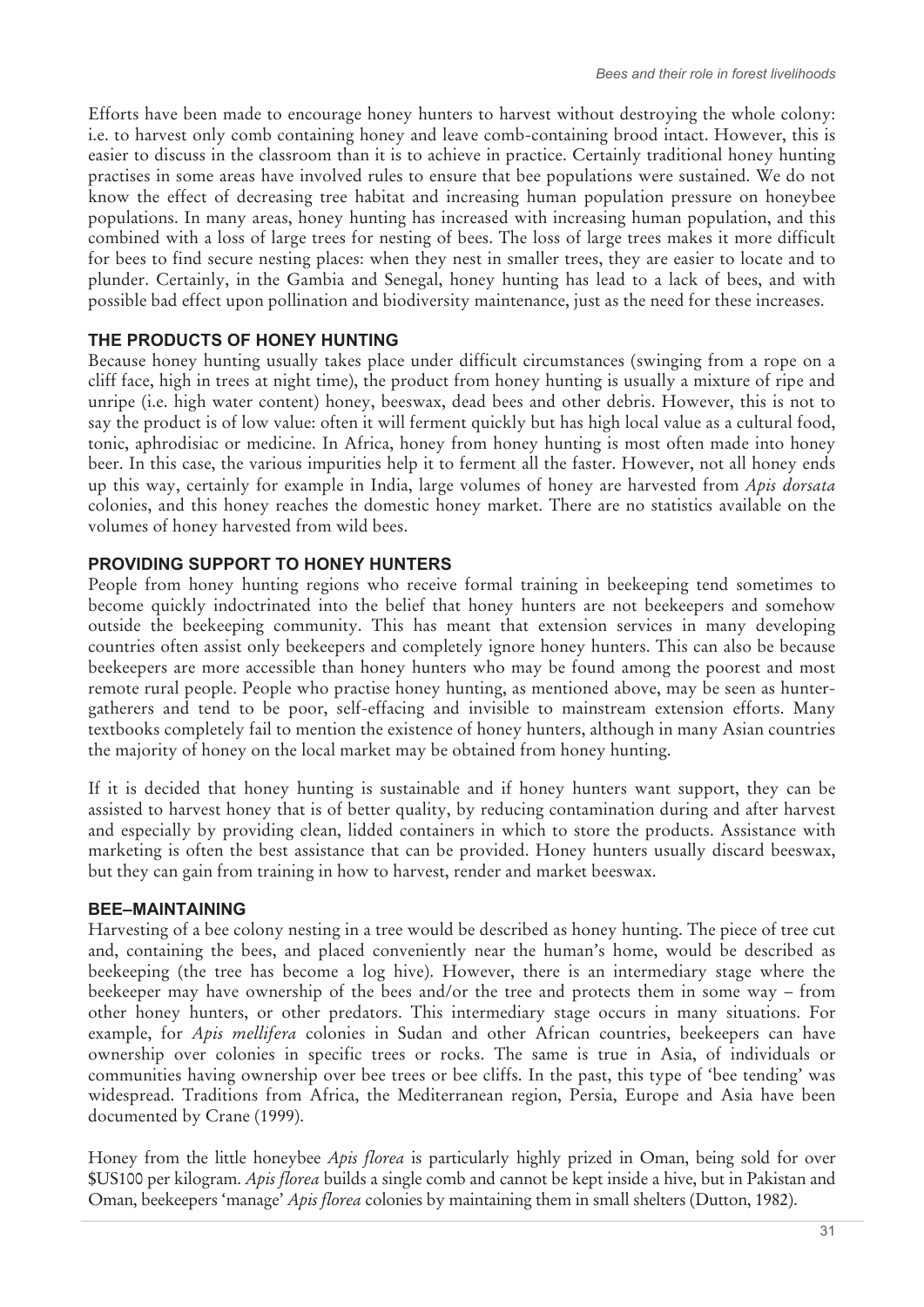In the *Melaleuca* forests of Vietnam, beekeepers provide artificial nesting places for *Apis dorsata*: this makes harvesting of the combs convenient and easy: see Case Study 3 (at the end of this chapter) on rafter beekeeping.

These are all examples where the beekeeper provides some care for the colony, but the colony is still living life entirely as it would in the wild. Other examples of keeping *Apis dorsata* on rafters have been described from Cambodia (Jump and Waring, 2004), Indonesia (see Case Study 2 on *Traditional honey and wax collection from Apis dorsata in West Kalimantan*), Malaysia, and the Andaman Islands, India.

#### **BEEKEEPING**

For thousands of years it has been known that obtaining a honey crop is made much easier and more convenient than honey hunting if bees are encouraged to nest inside a man-made hive. The hive makes ownership of the colony very clear, it can be kept near to home, and harvesting the honey is easier. Depending on the type of hive, and the species and race of bees, it is also possible to manage the colony to some extent. This is beekeeping – although the term beekeeping tends to be used colloquially to describe all activities involving bees, including the subsequent harvesting, and processing of their products.

There are many different routes to successful beekeeping that suit different situations. At one extreme is the placement of an empty hive and at some future point if it has been colonised by bees, cropping of honey – with no other interference by the beekeeper. At the other end of the scale is beekeeping involving expensive hives, the provision of selectively bred or instrumentally inseminated queens, sophisticated monitoring and control of honeybee diseases (now essential in many regions), the movement by the beekeeper of the bees to different crops as they come into flower, mechanical harvesting and processing of honey, and much else.

#### **THE SELECTION OF EQUIPMENT**

In selecting equipment, the following factors should be considered:

- $\bullet$  If beekeeping is being promoted as a sideline activity then it must be wholly sustainable, using equipment, which is available locally. Although equipment can be imported to serve as a prototype, small-scale beekeeping can only be economical in the long-term with equipment, which can be serviced and manufactured locally. The equipment needed for honey hunting, traditional and low technology beekeeping can usually be made at village level.
- - Honeybee species and races vary in size. A honeybee nest (of those species that can be kept inside hives) consists of a series of parallel beeswax combs. Each comb contains rows of wax: hexagonal compartments containing honey stores, pollen or developing bee larvae (brood). The combs are evenly spaced and are attached to the ceiling of the nest. This spacing, known as the 'bee-space', is critical in maintaining optimal conditions within the nest with just enough space for the bees to walk and work on the surface of the combs, while maintaining the optimum nest temperature. Bee-space, dimensions of combs and nest volume all vary with race and species of honeybee. The bee-space is a critical factor in the use of bee equipment and honeybees cannot be managed efficiently using equipment of inappropriate size. When buying equipment it is important to have an understanding of the honeybees to be housed and the specification of the equipment offered. Most equipment is manufactured to the specification for bees of European origin.
- - Honeybee species and races vary in biology and behaviour. Strategies for the management of honeybees have been developed mainly for temperate-zone races of honeybees and most movable-frame equipment is intended for this type of management.
- - Colonies of tropical honeybees show a tendency to abandon their hive – this may be due to either seasonal migration or absconding because of disturbance by predators, and no reliable management techniques have yet been developed to prevent these – apart from feeding bees to ensure they do not abscond for lack of food, and to prevent disturbance by predators as far as possible.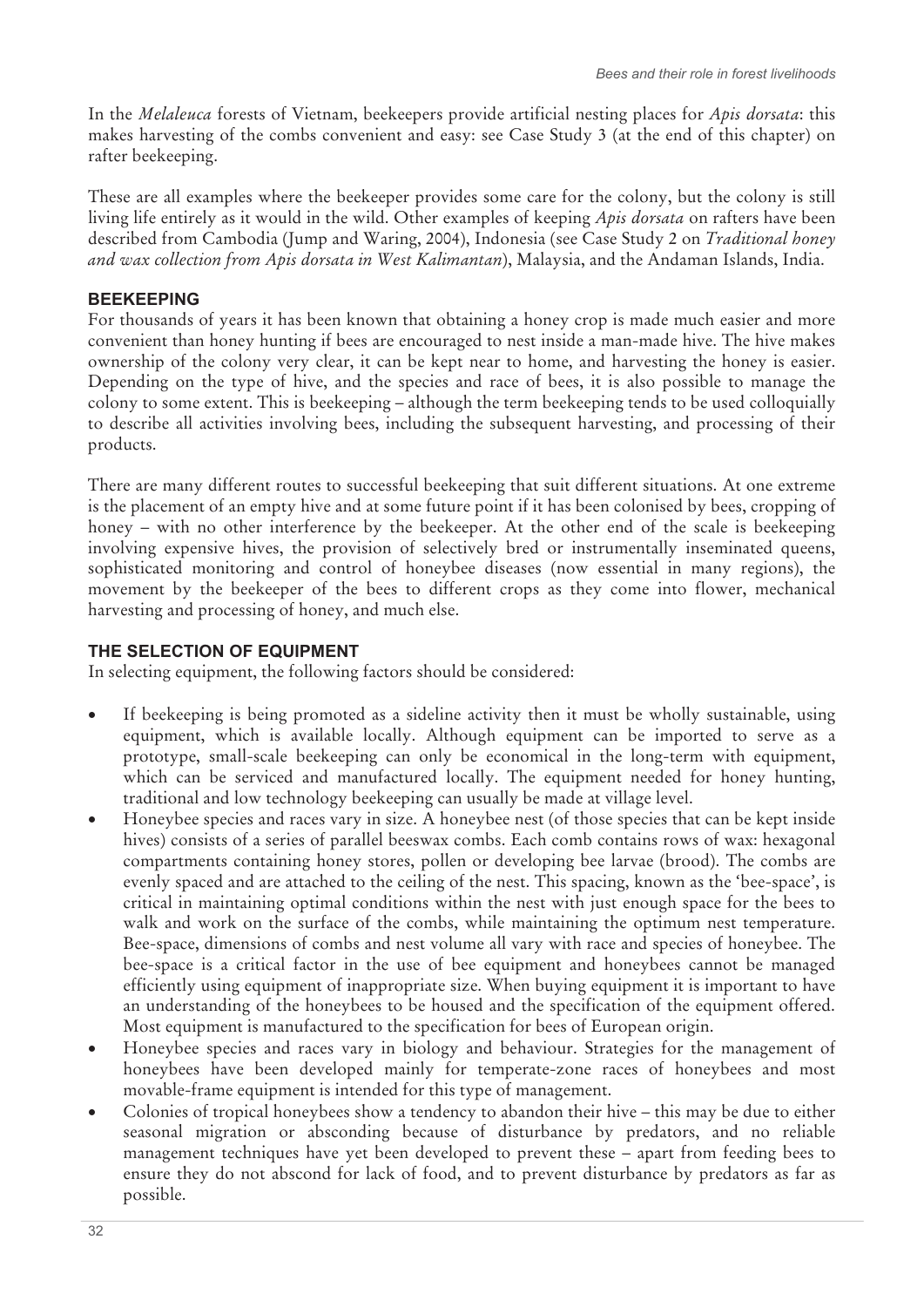- - During the last three decades, there has been a tremendous increase in the spread of bee diseases and predators around the world. This has been brought about by man's movement of honeybee stocks. There are still a few remaining regions without introduced honeybee diseases and parasites, and most of these are in developing countries. It will be in the future benefit of these countries if they can retain their stocks of disease-free honeybees. It is therefore essential to ensure that used beekeeping equipment is not imported. Honeybee colonies or even single queen bees must never be moved from one area to another without expert consideration of the consequences.
- - It can be helpful to import basic equipment (protective clothing, smokers, hive tools, etc.) to serve as prototypes for local manufacture.
- - For beekeepers practising on a larger scale, for example where a co-operative has established a honey packing unit there are often items which necessitate importation, for example honey gates (effective honey 'taps' for use on honey containers), specialized gauzes for the filtration of honey, or the equipment for determining honey quality.

## **CHOICE OF HIVE TYPE**

A hive is just a container to keep bees inside, and good, serviceable hives can be made from many different materials. The purpose of a hive is to encourage the bees to build their nests in such a way that it is easy for the beekeeper to manage and maintain them. Different styles of hive may be of greater or lesser convenience for the beekeeper, but the honeybee is only concerned to have a safe place, large enough for the whole colony (the bees' family) and its stores, and protected from unfavourable weather and predators.

The best method for any situation will be determined by the available human skills, physical and financial resources, and the species and race of bee being utilised.

#### *Hive type need not determine honey quality*

The type of hive a honeybee lives in has no effect upon the quality of honey that she makes. Honeybees always store clean and perfect honey regardless of where they are living: it is subsequent handling by humans that leads to reduction in quality.

The volume of honey harvested from a colony is decided by the forage for bees that is available in the area, and the strength and needs of the colony. As long as the hive is of large enough volume, bees will store as much honey as they can. (The more honey they can store, the greater the chance of the colony surviving through hard times ahead.) Movable frame hives influence honey production because they save bees' effort in creating beeswax comb: therefore, movable frame hives enable harvests of honey rather than beeswax. This is explained further below in the section of movable frame hives.

#### **BOX 7 The three main types of hive**

**Fixed comb hives**: clay hives, wall hives, log hives, bark hives and many others **Movable comb hives**: top-bar hives, of which there are many styles **Movable frame hives**: Langstroth, Dadant, Adz, National, Smith, WBC, etc.

#### *Fixed comb hives*

These are containers made from whatever materials are locally available: typically, hollowed-out logs, bark formed into a cylinder, clay pots, woven grass or cane. It is common in some countries of Africa, Asia and the Middle East to keep bees inside cavities built into house walls. This keeps bees safe from predators and protected from extremes of heat or cold.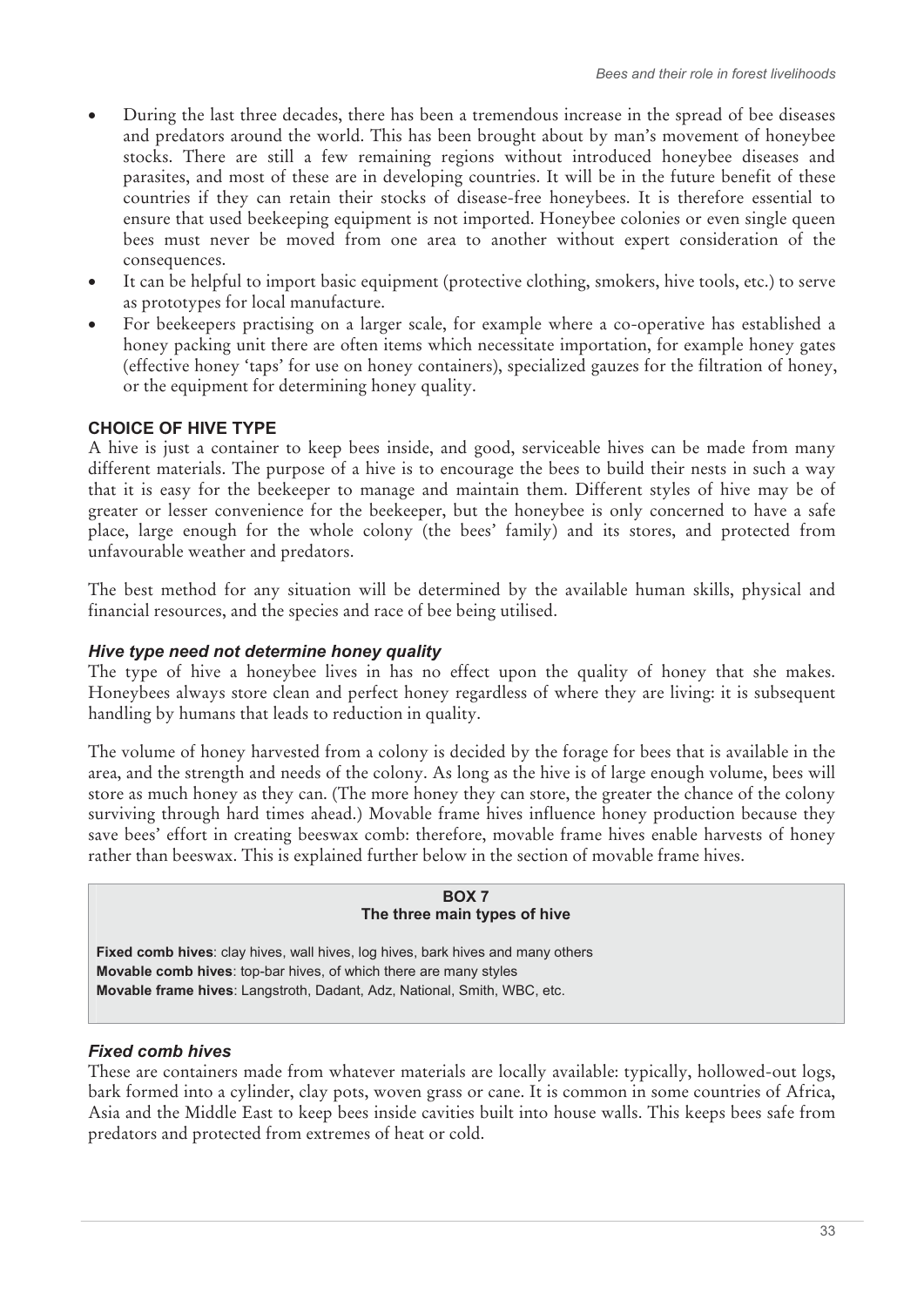#### **BOX 8 Use of the name 'traditional' for hives**

Fixed comb hives are sometimes named 'traditional hives'. However not all fixed comb hives are of traditional style. Further, there are traditional hives which are not fixed comb hives, but are **movable comb hives**, and the WBC **movable frame hive** (invented over 150 years ago) is by now regarded in some countries as a traditional style hive.

The sole purpose of a hive is to encourage bees to nest in a site that is accessible to the beekeeper. In a fixed comb hive, the bees build their nest inside the container, just as they would build it in a naturally occurring cavity. The bees attach their combs to the inside upper surface of the hive. This means that combs cannot be removed without being broken when the beekeeper harvests the nest to obtain crops of honey and beeswax. Bees may or may not be killed during this process, depending on the care of the beekeeper. If the colony is destroyed, the hive will remain empty for a while. If there are plenty of honeybee colonies in the area then eventually a migrating colony or swarm may settle in the empty hive and start building a new nest.

Beekeepers using local-style hives often own many hives, and expect only a proportion of these to be occupied by bees at any time. In many ways, this style of beekeeping works well for tropical races of honeybees. As described in Chapter 2, the biology of tropical races means that they abscond and migrate. In a tropical country it can be a better strategy for a beekeeper to have a large number of low cost hives, only some of which will be occupied at any time, than to have a small number of high cost hives, some of which may be empty.

The main region of the world where traditional beekeeping practises are still the most widely used – tropical, sub-Saharan Africa – is also the region with least honeybee disease problems. Frequent natural movement of the colony to new nesting sites means that diseases do not have the chance to remain within the colony as they do when colonies are static.

Positive aspects of fixed comb hives:

- $\bullet$ May be highly appropriate for the race and species of bees (see above).
- -Local people may have knowledge and skills for this type of beekeeping.
- -Low financial input costs (usually zero).
- - These methods do not spread honeybee diseases, and they maintain healthy honeybee populations.
- - Local beekeeping methods provide a source of financial income with no financial input. As one farmer in Uganda put it: "It is the cheapest way to do farming".
- -It is possible to harvest first grade, export-quality honey and beeswax from local hives.
- - This activity can be entirely sustainable and need not harm bees. Beekeeping does not compete for resources used by any other form of agriculture: unless harvested by bees, the nectar and pollen inside flowers will not be utilised.
- -Only a little training, and a few inputs, are needed to upgrade farmers' skills.

Negative aspects of fixed comb hives:

- -As with honey hunters, beekeepers are blamed for starting forest fires.
- - Less-skilled beekeepers kill the honeybee colony when they harvest from it, making this nonsustainable when combined with habitat loss, and loss of bees by pesticides.
- -The great disturbance of the bees' nest may cause the colony to abscond.
- - In fixed comb hives, combs may not be built in a way (orientation within the hive) convenient for harvesting by the beekeeper.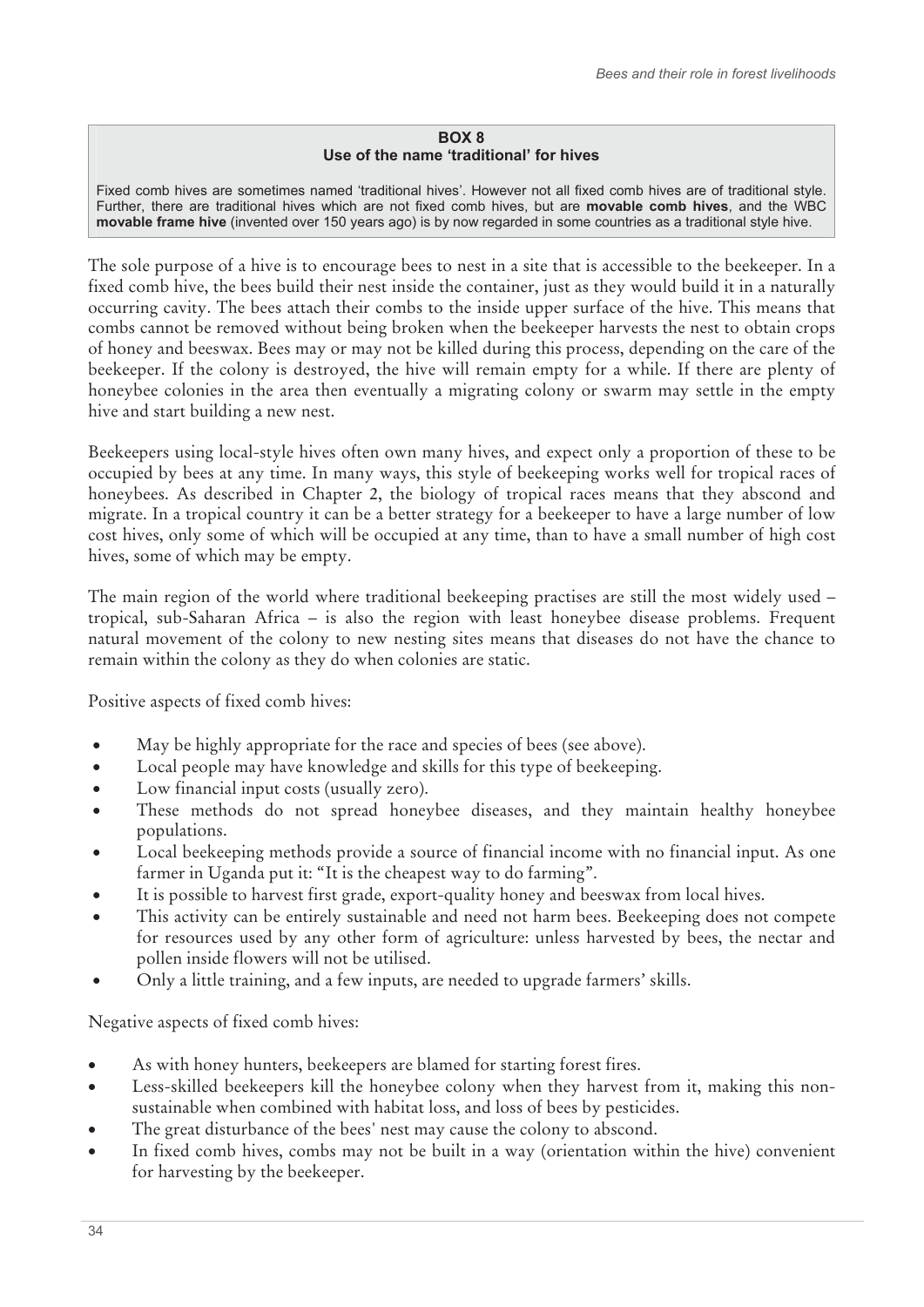- $\bullet$  It can be difficult to see when the honey is ready for harvesting – although local beekeepers often are highly skilled in knowing the best time for harvest.
- - When harvesting honey, combs near the end of the hive must be removed, and if these happen to contain empty comb, brood, pollen and unripe honey, all of these will be wasted.
- - Honey produced by such methods is often (but not necessarily) of poor quality, being contaminated with unripe honey, pollen, brood, wax and dead bees.
- - Fixed-comb hives cannot be inspected for disease. On the other hand, beekeepers still using traditional methods often still have disease-free bees! It is the possibility to move frames of bees, and move colonies of bees, which has allowed humans to spread bee honeybee diseases and predators worldwide!

# *Assistance for fixed comb hive beekeepers*

All requirements for this type of beekeeping will be locally available, but beekeepers using fixed comb hives can be assisted by the provision of effective protective clothing, smokers, and most importantly, good containers for harvesting and storing the honey, and also the beeswax. In particular, beekeepers with few resources may benefit from assistance to:

- maintain the quality of the harvested products;
- present products for marketing; and
- access markets.

It is certainly possible to produce top-class honey and beeswax from fixed comb hives. For example, beekeepers in North West Province of Zambia are harvesting high quality honey and beeswax from fixed comb hives made from bark. This honey is organic certified and, because it meets EU market requirements, is exported to the EU (Wainwright, 2002) (see Case Study 10 in Chapter 13).

## *Movable comb hives*

Low-technology hives have been developed as a way of obtaining the advantages of movable frame hives (no need to break combs, standardisation, manageability, efficient honey harvest) without the disadvantage of high cost manufacture. Bees are encouraged to construct their combs from the undersides of a series of top-bars – instead of attaching comb to the ceiling of the hive (as in a fixedcomb hive) or building comb inside a rectangular, wooden frame (as in a frame hive). These top-bars then allow individual combs to be lifted from the hive by the beekeeper. The combs can then be replaced back in the hive, removed for harvest, or maybe moved to another hive or colony.

The container for the hive may, like traditional hives, be constructed from whatever materials are locally available.

Another advantage of this type of equipment is that it opens up beekeeping to new sectors of society: forest beekeeping has traditionally tended to be a male-only activity. Low-technology hives can be kept near home, and can, if constructed and transported with care, be moved between crops as they flower successively (Mangum, 2001).

All equipment for low technology beekeeping needs to be made locally. The only items that need construction with precision are the top-bars. These must provide the same spacing for combs within the hive, as the bees would use in the natural nest. This spacing will depend upon the species and race of honeybees that are being used. As a very general guide, *Apis mellifera* of European origin need topbars 35 mm wide, and *Apis mellifera* in Africa usually need 32 millimetres. *Apis cerana* in Asia need 30 millimetres. The best way to determine the correct width is to measure the spacing between combs in a wild nest of the same bees. The volume of the brood box should equate roughly with the volume of the cavity occupied by wild-nesting honeybees. Other necessary materials are hive tools, smokers, protective clothing and containers for harvesting, storing, processing and marketing honey.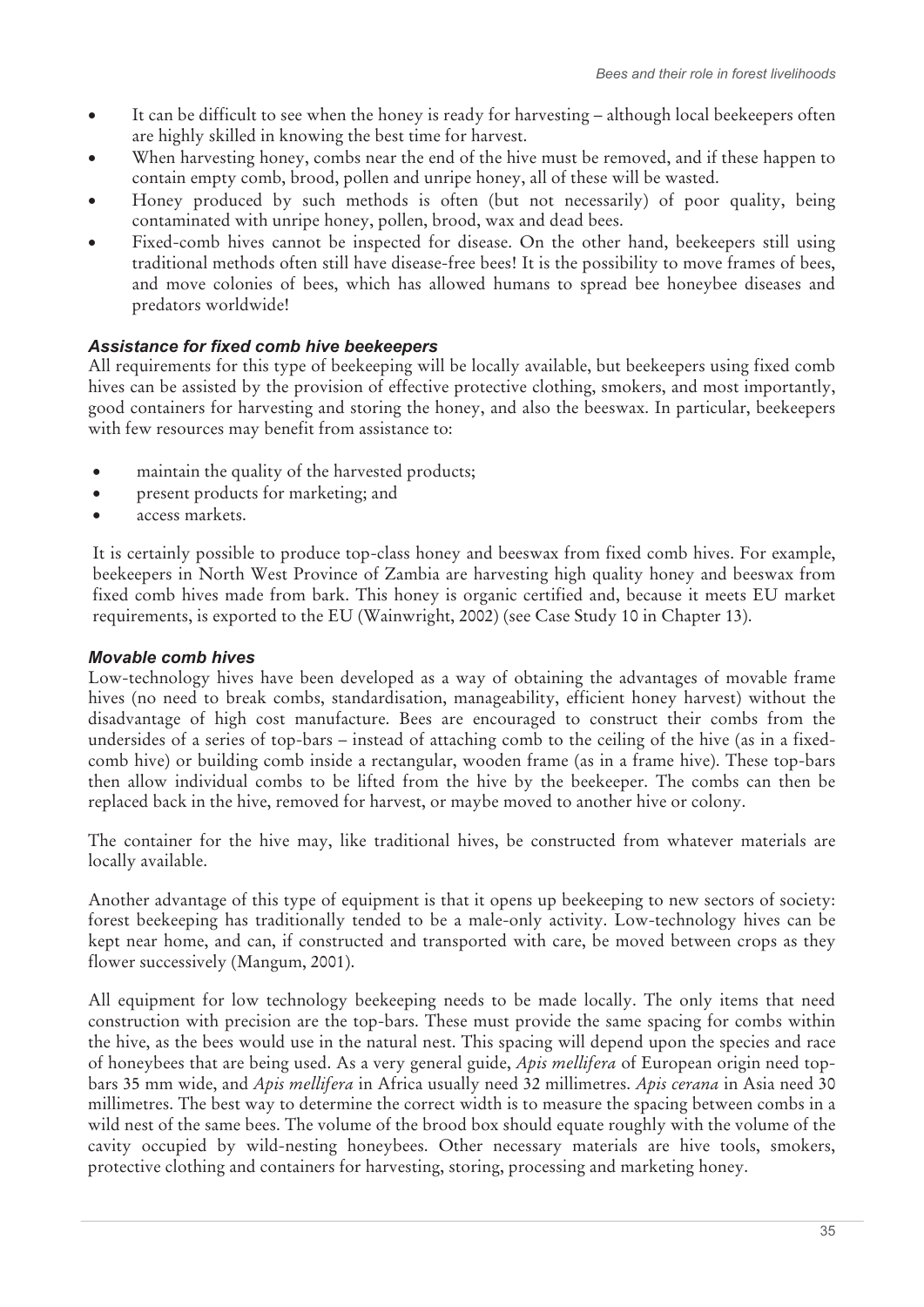# **Main advantages of movable comb hives over fixed comb hives**

- - The combs can be lifted from the hive and then replaced and this allows the beekeeper to examine the condition of the colony without harming it.
- - Honeycombs can be removed from the hive for harvesting without disturbing combs containing brood. The colony is therefore not harmed and the bees can continue gathering honey to replace that which has been harvested.
- -Good quality honey can be harvested, free of contaminating pollen or brood.

# **Main advantages of movable comb hives over movable frame hives**

- - The top-bar hive is relatively easy to construct, and simpler and cheaper to build than a hive with frames.
- - Harvests of both honey and wax are obtained in this type of beekeeping, because the empty comb is not returned to the hive.

# **Main disadvantages of movable comb hives**

- - Movable comb hives with top-bars can be more expensive than hives made from hollowed-out logs, etc.
- -Combs attached to top-bars must be handled much more carefully than combs built in frames.
- -Wax combs cannot be returned to the hive after harvesting.

Some people have experimented with creating extractors for top-bar combs, such that the empty comb can be returned to the hive after harvesting. However, this loses the point of top-bar hives being a simple, low technology and cheap beekeeping option.

## *Principles for construction of a movable comb top-bar hive*

Top-bar hives can be made from whatever cheap or scrap containers are available locally. These could be cardboard boxes, barrels cut in two lengthways, tea chests, or hives made from scrap timber. If timber is being used, it must be properly seasoned, otherwise shrinkage and warping of the hive will occur. The wood must be durable and able to last for several years without replacement, and be suitable for carpentry. The hive must be of a suitable volume: large enough for colonies of bees to build their brood combs and have plenty of room left for building extra combs for storage of honey (it is of course the *inside* measurements of a hive that are important). The hive must be clean and free from any contaminating odours, free of cracks and gaps, and may need some insulation depending upon the climate. Straw or cow-dung is often used as insulation for low-cost hives.

If the hive's top-bars are to be placed next to one another to form a bee-tight top, then each top-bar must be of the correct bee space for the bees to build one comb from each bar (see above). Placing bars next to one another cuts down the number of bees leaving through the top of the hive to disturb the operator, and this can be beneficial when working with highly defensive bees. However, other people recommend using narrower top-bars (that can be cut with less precision) with a plastic sheet placed over the top (Romet, 2004).

Whatever width is used, it must be constant for each top-bar hive in the hive. If top-bars are too narrow, then combs will be too close to one another with no "corridor" for bees to work in – in this case, the bees will fill the gap with comb or propolis. If top-bars are too wide, resulting in too much space between combs, bees will build extra "brace comb" to fill the gap.

It is a skilled job to make top-bars of exactly the correct dimensions using hand tools, and if power equipment is available it is valuable for this operation. The width of the top-bars is the only measurement that must be exact in this type of hive.

After the top-bars have been cut to size, fix a vertical strip of beeswax along the centre of the underside of each bar to guide the bees in building their comb.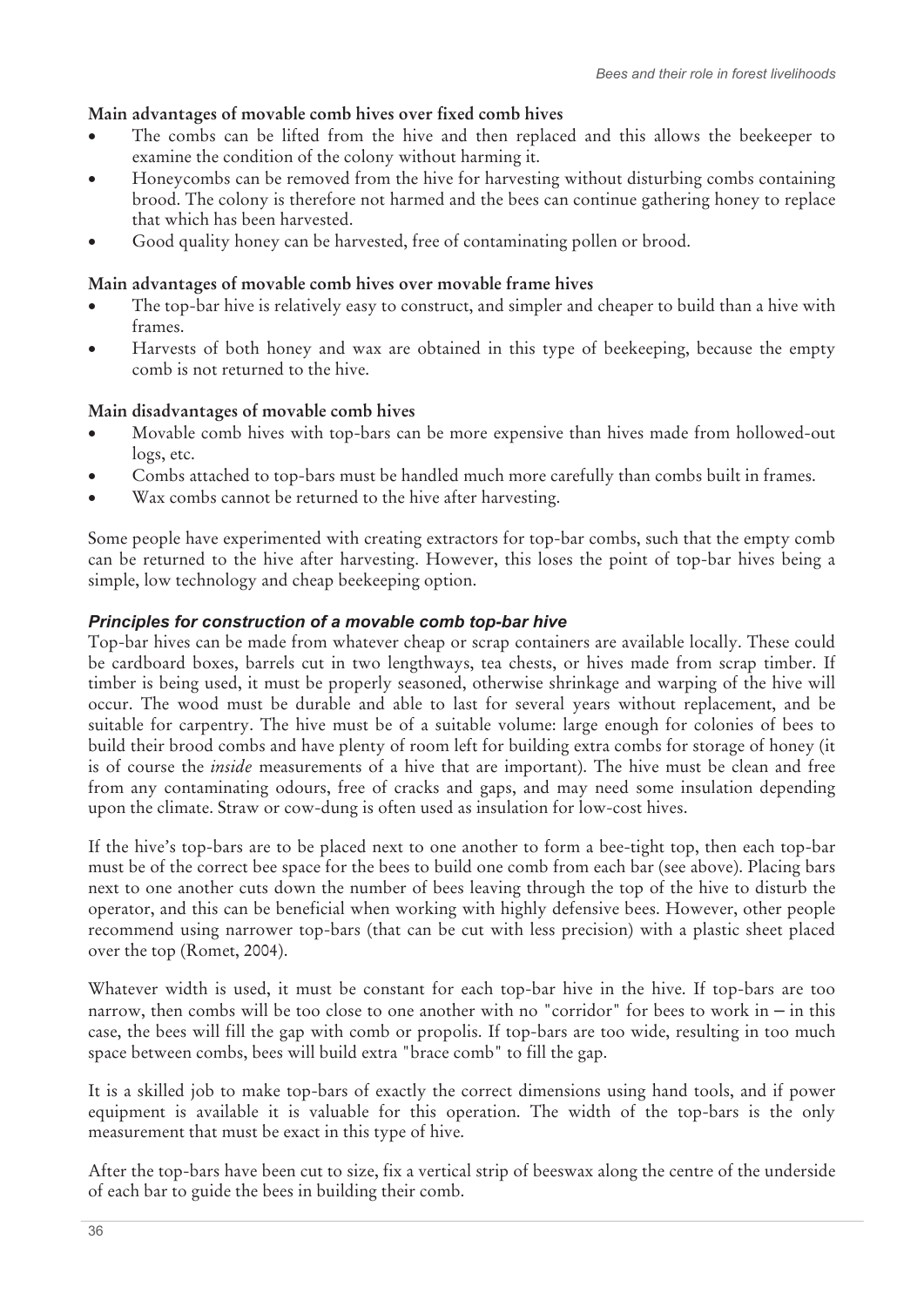In the wild, honeybees build combs that have curved edges and are rounded at the bottom. If the side walls of the hive are rounded or slope at approximately the same angle as natural comb then the bees will not attach their comb to the walls and this allows easy removal of comb. The sides of the hive can therefore be curved or slope inwards towards the bottom to form an angle of 5º with the bottom base. However, this is not essential, and hives with sloping sides are more difficult to construct. In straightsided hives, bees will sometimes slightly attach the comb to the sidewall of the hive. In this case, it is necessary to gently cut these attachments before the top-bar and its comb may be lifted from the hive.

#### *Movable-frame hives*

These are the hives used in industrialized counties and developing countries where beekeeping is an important part of mainstream agriculture and the infrastructure exists to provide specialized expertise and equipment. The objective of movable-frame hive beekeeping is to obtain a maximum honey crop. The possibility of recycling beeswax combs means that the colony can quickly build up honey stores during the flowering season, and may also be managed specifically for the pollination of particular crops.

Rectangular wood or plastic frames are used to support the bees' combs. These frames have two major advantages:

- - They allow the beekeeper to inspect and manipulate the colonies (for example moving frames from a strong colony to strengthen a weaker one).
- - They allow efficient honey harvesting because the honeycombs within their frames can be emptied of honey and then returned to the hive. This allows increased honey production as the bees' resources are saved from having to build fresh beeswax comb.

Frame hives must be constructed with precision. The spacing between frames must achieve the same spacing as in a natural nest. Frames are contained within boxes and each hive consists of a number of boxes placed on top of one another. Usually the bottom-most box is used as the brood chamber. This means that brood is present only in this box: this is achieved by placing a queen excluder between this box and one above it. The queen excluder is a metal grid with holes of a particular size such that worker bees can pass through but the queen is unable to do so because of her larger size. This ensures that honey alone is stored in boxes above the queen excluder and allows for efficient honey harvest.

In addition to the boxes and frames, a floor and roof are required, along with various other specialized items of equipment.

Frame hive equipment should not be used unless the infrastructure exists for manufacturing it locally. Frame hives require well-seasoned timber, planed and accurately cut, as well as other material like wire, nails and beeswax foundation. They are therefore relatively expensive to make. Frames and boxes must fit together precisely and need accurate carpentry. There must be access to supplies of the parts, which need frequent renewals, particularly foundation and frames. Centrifugal extractors are needed to achieve full potential in harvesting the honey from frame hives.

## **Main advantages of movable frame hives over movable comb hives**

- -Standardization of equipment.
- -Efficient honey harvest with the possibility to recycle combs.
- -The use of separate boxes enables the queen to be confined to particular areas of the hive.
- - This type of beekeeping is practised worldwide and most beekeeping techniques and literature relate to this style.

#### **Main disadvantages of movable frame hives**

- Frame hives and frames are expensive and intricate and must be built with precision requiring a large amount of timber and nails of different sizes.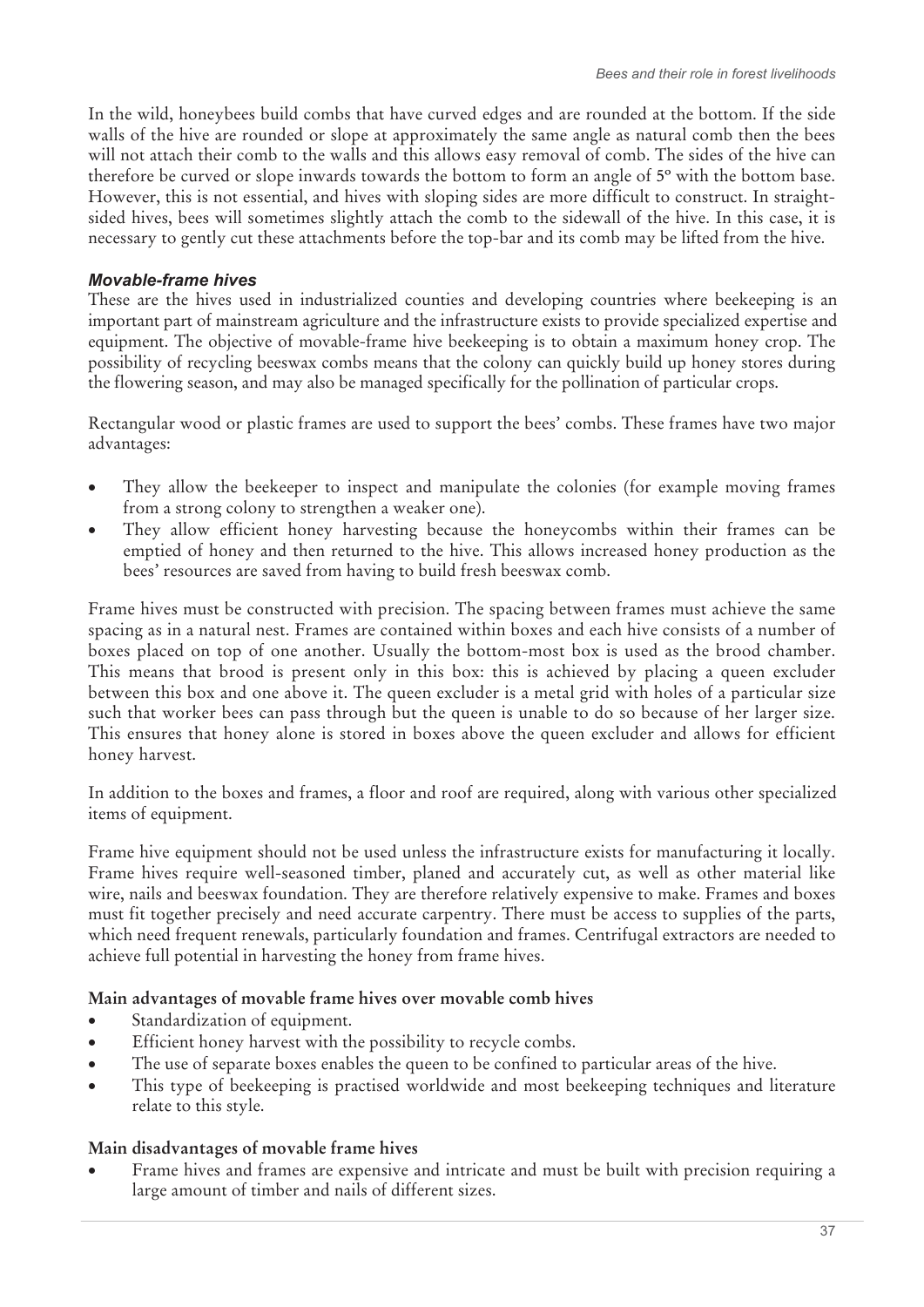- $\bullet$ The dimensions of the hive, the frames and their spacing are critical.
- - If honey is to be extracted so that combs can be returned empty to the frame hive, expensive equipment is required to extract the honey.
- -The continuous re-use of combs can lead to disease build up.
- - The continuous re-use of combs can lead to build up of residues used to control bee diseases and predators.
- -Beeswax yield is low compared with top-bar hive, and fixed comb hive beekeeping.
- - Frame hives placed on the ground are susceptible to tropical pests and predators. Frame hives are not suitable for suspending by wires or hanging in trees (as are fixed comb hives, and to some extent, top-bar hives).

# **OTHER EQUIPMENT**

#### *Smoker*

A beekeeper needs a source of cool smoke to calm the bees, and this is achieved by use of a smoker. The smoker consists of a fuel box containing smouldering fuel (dried cow dung, hessian or cardboard) with bellows attached. The beekeeper puffs a little smoke near the entrance of the hive before it is opened, and gently smokes the bees to move them from one part of the hive to another. Imported smokers are useful as prototypes, but smokers can be manufactured by village blacksmiths.

## *Protective clothing*

A broad-brimmed hat with some veiling will serve to protect the head and neck from stings. Adequate protective clothing gives beginner beekeepers confidence, but more experienced beekeepers find that too much protective clothing makes it difficult to work sufficiently gently with the bees, and it is very hot. Some people find that a good way to protect their hands is to put a plastic bag over each hand, secured at the wrist with a rubber band, although this can quickly become very sweaty! Rubber bands prevent bees from crawling up trouser legs or shirtsleeves. Always wear white or light-coloured clothing when working with bees – bees are much more likely to sting dark-coloured clothing. Imported clothing can provide useful prototypes, but modified overalls can be made locally and provides a useful stimulus for local industry.

#### *Hive tools*

*Apis mellifera* honeybees tend to close up every gap and seal every joint in the hive with a sticky substance known as propolis (see Chapter 10). The hive tool is a handy piece of metal which is used to prise boxes apart, scrape off odd bits of beeswax, separate frame-ends from the supports, and so on. It is possible to use an old knife for this job, but knife blades tend to be too flexible and give insufficient leverage. Village blacksmiths should be able to produce a suitable implement and once again, an imported hive tool could serve as a prototype.

## **BEEKEEPING: MAKING A START**

#### *Choosing a place*

When choosing a site for keeping bees you must make sure that:

- There are plenty of flowering plants and trees in the area.
- There are no serious environmental problems nearby, such as crops being sprayed with pesticide, etc.
- There is a source of water nearby.
- Hives are sheltered from wind.
- Hives are shaded from strong sunlight.
- $\bullet$  Hives are placed out of sight and not near places where humans are likely to be: this is to avoid possibilities of people being stung if the bees are defensive, and to avoid theft.
- Hives are not going to suffer from water dripping from overhead branches.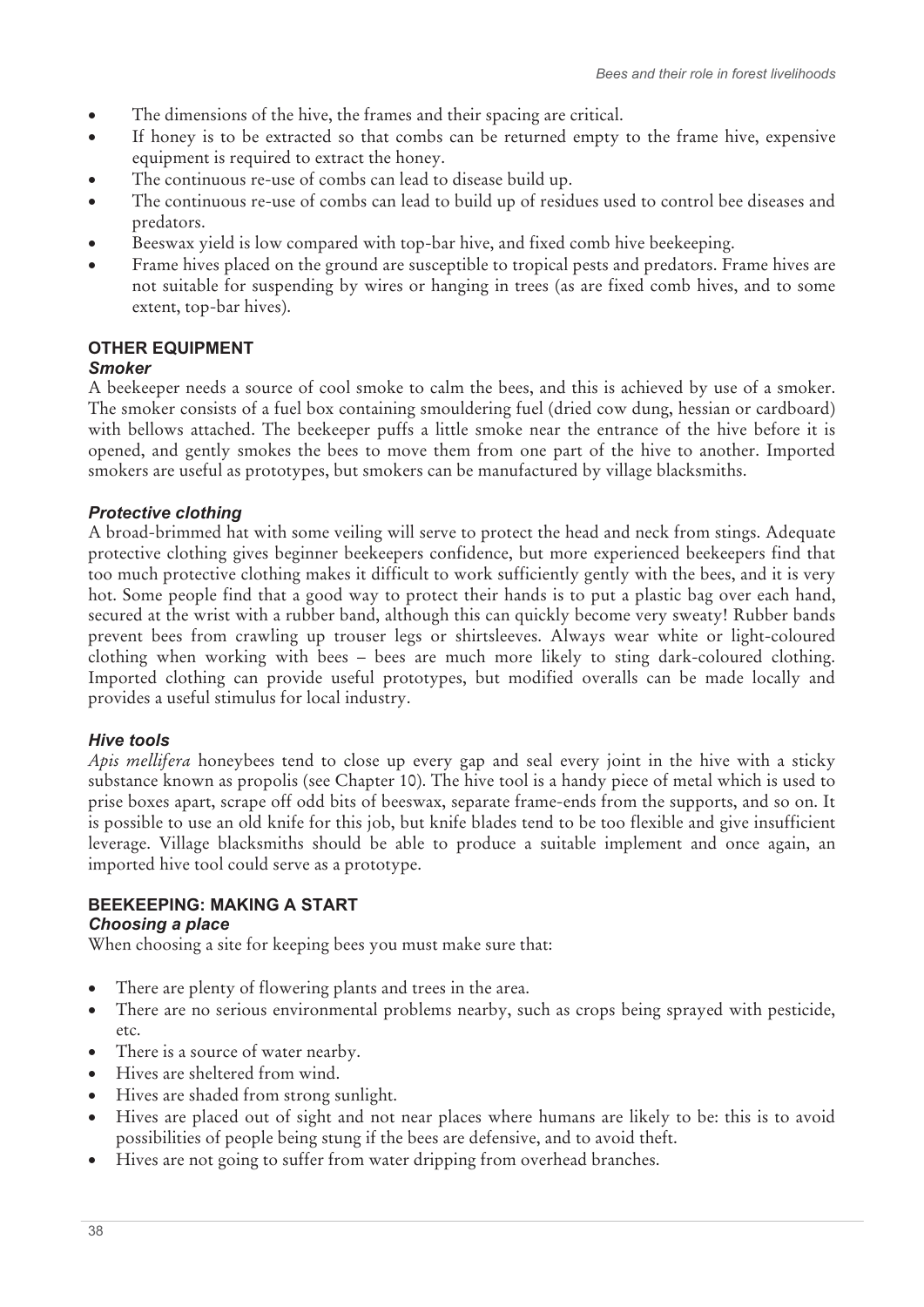If you plan to create an apiary, do not site it too near other large apiaries. Start with a maximum of 10 colonies in an area and then gradually find out how many colonies that area can support.

#### *Shade for bees*

Honeybee colonies must not get too hot. If the colony temperature becomes too high then foragers will be busy collecting water, to reduce the nest temperature, rather than nectar or pollen. In very sunny conditions, colonies protected by solid shade can produce 50 percent more honey than colonies exposed to the sun. Beekeepers obtain greater honey harvests by providing nearby water sources and protecting colonies from too much heat.

In hot climates, wild-nesting colonies always choose a shady spot for their nest, near to a water supply. The easiest way to protect colonies from the sun is to place them under shade trees in a green grassy area. If no shade trees are available then artificial shades must be constructed. The roof of the shade should be high enough to allow the beekeeper to work amongst the hives. If a large number of hives are to be shaded and a long shade is to be constructed, then it should run east-west to give maximum benefit. In very sunny situations, colonies receive heat radiating from the ground. Reduce this effect by placing the hives on vegetation, or placing mats under the hives. Hives can also be painted white or a light colour to reflect rather than absorb heat.

#### *Hive stands*

Hives are best raised off the ground to protect them from various predators. Often old tyres are used as 'hive stands'. However, the higher a hive is raised, the easier it is for the beekeeper to work with. 'Living hive stands' can be very good: this is where the supporting timber takes root and eventually provides a non-rotting stand, providing shade and a good environment for the bees. If wooden stands are used, then in many countries it is essential for the base to stand in a container of oil or water, to prevent ants from entering the hive.

In east Africa, honey badgers are a serious predator of bee colonies, and they can be deterred by hanging fixed comb hives, or top-bar hives from wires:

## *Hanging a fixed comb or movable comb hive*

- 1. Use strong posts of at least 13 centimetre diameter to hang the hive. Posts that have been treated with wood preservative last longer.
- 2. The hive should be hung at approximately waist level to the beekeeper for ease of working.
- 3. Hives should ideally be placed at least two metres away from one another so that one hive can be inspected without disturbing its neighbours.

## *Obtaining bees*

The best way of getting started in beekeeping is with the assistance of a practising, local beekeeper, who will have advice and experience of local bees and conditions that no textbook can provide.

A good way to obtain bees is by transferring a colony from the wild into a hive. The wild colony will already have a number of combs and these can be carefully tied on to the top-bars of a hive. Another way to get started is to set up a hive, perhaps rubbed inside with some beeswax to give it an attractive scent, and wait for a passing swarm of bees to occupy it: this will only be successful in areas where there are still plenty of honeybee colonies.

## **MANAGEMENT OF HONEYBEE COLONIES**

There are many basic texts giving advice on the management of bees, but most of these relate to frame hive beekeeping using honeybees of European origin. Publications on tropical beekeeping are not widely available, but a few are obtainable from specialist suppliers like *Bees for Development.*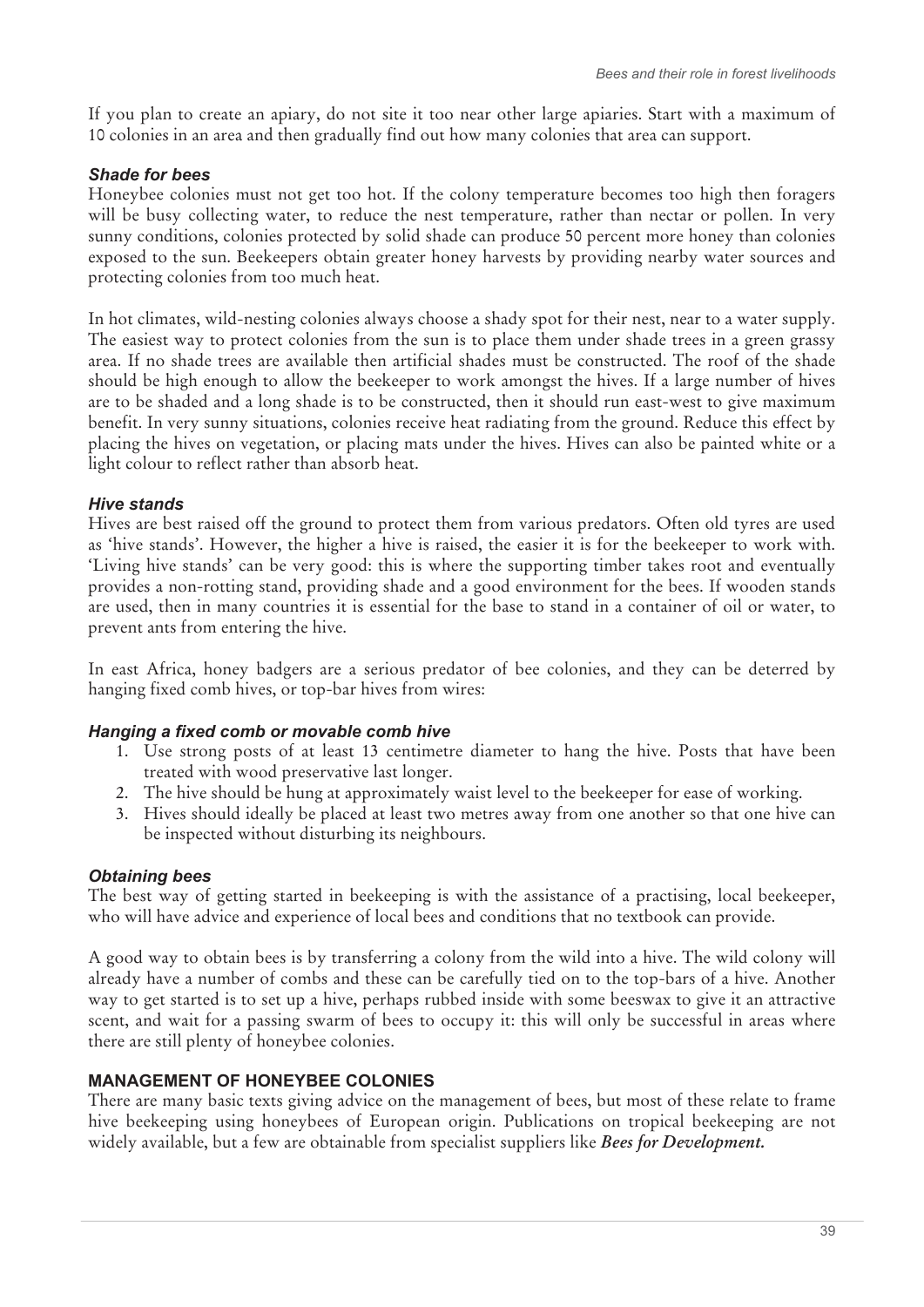# *Basic tips for working with bees*

- $\bullet$ Never stand in front of the hive entrance, or in the bees' flight path.
- - Chose the right time of day to work with bees to cause least distress to bees (local beekeepers can advise you best).
- - Work quietly and calmly. Do not knock the hive, and always try to disturb the bees as little as possible.
- -Wear a bee veil to protect your face from stings.
- - Avoid using strong smelling perfume, soap or shampoo. Bees in India do not like the scent of 'Head 'n' shoulders' shampoo!
- - Avoid crushing and killing bees (squashing them with equipment, standing on them, burning them with the smoker). Apart from reducing the colony strength, each dead bee emits an odour (pheromone) that encourages the other bees to defend the colony, and squashed bees increase the chances of spreading diseases such as *Nosema*.
- -Use cool smoke to calm the bees (see below).
- - Always remove the lid slowly and carefully. Puff smoke gently at the entrance and anywhere else where bees are leaving the hive. Do not apply the smoker too near to the bees or you may burn them and this will cause them to become aggressive.
- -Always leave enough resources (honey and pollen stores) for the bees.
- - Do not inspect the bees too often: every time you open the colony, it creates work for the bees and stress, and reduces the amount of honey stored.

# *Working with top-bar hives*

- - Remove a few empty top-bars from one end of the hive – this will provide space for working in. Bees at the other end of the hive should not be disturbed by this and will stay calm.
- - If a top-bar has been stuck down by the bees with propolis (only with *Apis mellifera* honeybees), gently loosen the top-bar free using your hive tool or knife.
- - Continuing from the gap at one end, inspect one comb at a time, lifting it very slowly and deliberately, and then moving it along into the gap.
- - Always hold a top-bar so that the comb is hanging vertically. This takes a bit of practice. The comb may break if you tilt it sideways, especially if is heavy with honey and the weather is warm.
- -During inspection of the hive, always keep top-bars in the same order.
- - After a period of honey flow, inspect the hive for honey. Only top-bars holding combs with fully capped honey and no brood or pollen should be removed for honey extraction. Brush the bees gently from the comb with a brush made of grasses or a feather. Cut the honeycomb from the top-bar but leave about a finger's width of comb attached along the top of the bar to guide the bees in rebuilding straight comb. Only the extra honey in outside combs should be removed, as the bees require a certain amount of honey for their own survival.
- $\bullet$  When the harvest or inspection is complete and all the top-bars are replaced, push the bars together to ensure that there are no open spaces between them.
- -Replace the lid gently; making sure that the hive is firmly closed on all sides.

# *Basic tips for inspecting a colony*

- $\bullet$ Check the overall size of the colony: number of combs covered with bees.
- -Check that the bees and brood are not suffering from any disease or predators.
- -Check for the presence, and the amount of, brood (eggs and developing larvae and pupae).
- $\bullet$ Check the amount of stores (honey and pollen).
- $\bullet$ Look for any signs of swarming.
- $\bullet$ Observe the numbers of drones present.
- -Check if the hive is clean inside, and predators are being kept away.
- - Be sensitive to the behaviour of the bees and the sounds they are making (these skills develop with time – old beekeepers will tell you that they never stop learning about bees!).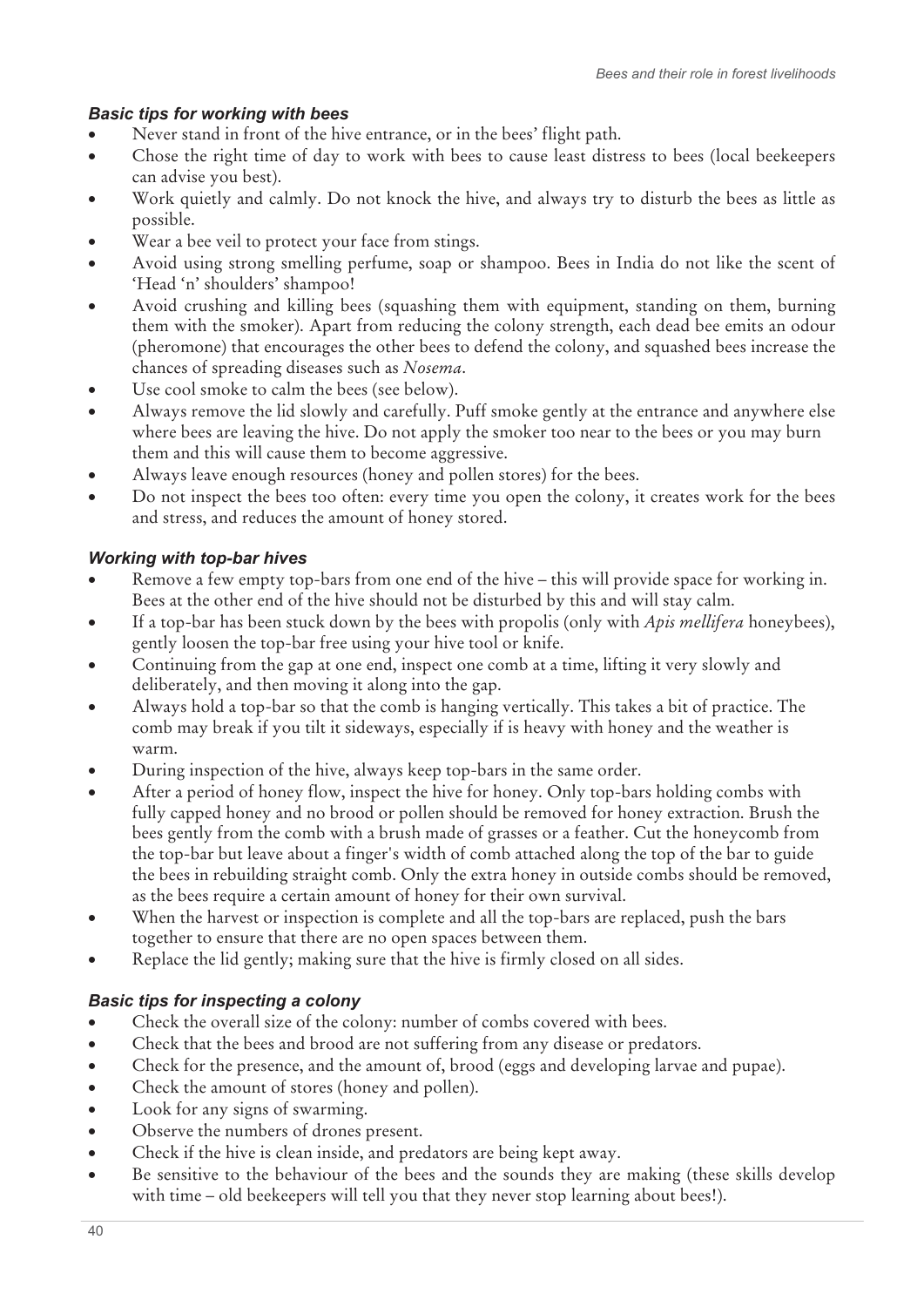#### *Dealing with bee stings*

Inevitably, every beekeeper will experience bee stings. The best way to avoid being stung is to behave in a calm and gentle way with bees. People who are not used to bees, on hearing a bee near to them, tend to waive their arms about, and this is a good way to encourage a bee to sting. Beekeepers are most often stung when a bee becomes trapped in clothing or caught in hair (bees' bodies are hairy, and they easily become 'stuck' in human hair), or when the bees initiate defence behaviour when their nest is disturbed. The bee will die after stinging: it is not in the interest of the colony to lose too many bees this way. However, different colonies differ in their propensity to sting. Some colonies are so defensive that they begin to attack as soon as the hive is approached, and others will follow you out of the apiary! It is important to wash beekeeping clothing to remove the odours of stings, and clean any equipment that may have been stung and has dried venom (smokers, hive tools, etc.). As mentioned above, strong perfumes, deodorants or detergents can also encourage bees to sting. Bees may also be highly defensive when there is a dearth of nectar, when they have large honey stores to defend, or when they are preparing to swarm or supersede.

On being stung, the sting and venom sac are visible, and the venom sac goes on pumping venom for a few minutes. The best action therefore is to remove the sting as quickly as possible – the sting has a barb like a fish hook – a fingernail or the tip of a hive tool or knife blade is the most effective way to get the sting out.

The amount of swelling depends on the thickness of the skin. For example, a sting into the thick skin on the sole of the foot will be painful but may not cause much swelling, whereas a sting in the soft tissues of the face usually causes much swelling. A sting inside the mouth or in the eyeball can be very dangerous. For these reasons, beekeepers should always wear a veil to cover their head when working with bees.

After people have been beekeeping for some time they tend not to take much notice of stings. However, bee stings can be painful, and may be a shock for the beginner. It can be normal to experience considerable swelling: this does not necessary mean the person is allergic to bee stings. If some treatment is desired, a cold compress or application of cooling skin lotion can be used. Proprietary sting remedies that contain antihistamines can, if used several times, begin to cause a sensitivity reaction in the skin. Aspirin is useful if the area of the sting is hot, swollen, and causing more than usual discomfort.

Bee sting allergy or hypersensitivity to bee venom is a very large subject beyond the scope of this text. For more information, see references at the end of this document.

#### **BOX 9 Bee stings - Medical aspects of beekeeping (Riches, 2001)**

When a bee stings and venom enters the body, antibodies, known as immunoglobulins are formed. Immunoglobulin G (lgG) is formed in response to bacterial and other foreign substance invasions: it circulates in the blood and is of great benefit in the development of immunity. Beekeepers with immunity to stings usually have high levels of specific IgG in their blood. Immunoglobulin E (lgE) is quite different. After formation it attaches itself to mast cells and very little circulates in the blood. Mast cells are special cells scattered throughout the tissues of the body and are reservoirs of histamine and other active substances. If a person forms excess IgE after exposure to a sting, when stung again after an interval, the IgE that is then adherent to mast cells combines with the venom. This reaction at the cell surface causes a change in the cell wall that allows the liberation of histamine and other substances involved in the inflammatory process. These cause all the symptoms and signs of an allergic reaction. Bee venom hypersensitivity presents in three main ways: (a) large local reactions; (b) systemic reactions; and (c) anaphylaxis.

Large local reactions simply mean excessive swelling after a sting; an example would be gross swelling of the whole leg after a sting on the ankle. This may take 24 hours to develop fully. Systemic reactions usually occur within a few minutes of a sting. The mildest symptoms are flushing of the skin, followed by an itchy nettle rash. Symptoms that are more serious may include chest wheeze, nausea, vomiting, palpitations, etc. Anaphylaxis is the most serious and must be considered a medical emergency. Its main features are faintness followed by confusion and unconsciousness. Death can occur.

The essential treatment of systemic reactions and anaphylaxis is adrenaline. A collapsed person should be put in the recovery position, with the airway cleared, and then kept warm with coats or blankets. Medical help should be called. Those with a history of serious allergy often carry adrenaline for self-administration in the form of an Epi-Pen. These should be used as quickly as possible at the first sign of a reaction. If there is no benefit within five minutes, the dose should be repeated.

Taking an antihistamine tablet BEFORE being stung can often prevent mild symptoms of hypersensitivity. Hyposensitizing treatment is effective but time consuming and not easily available everywhere.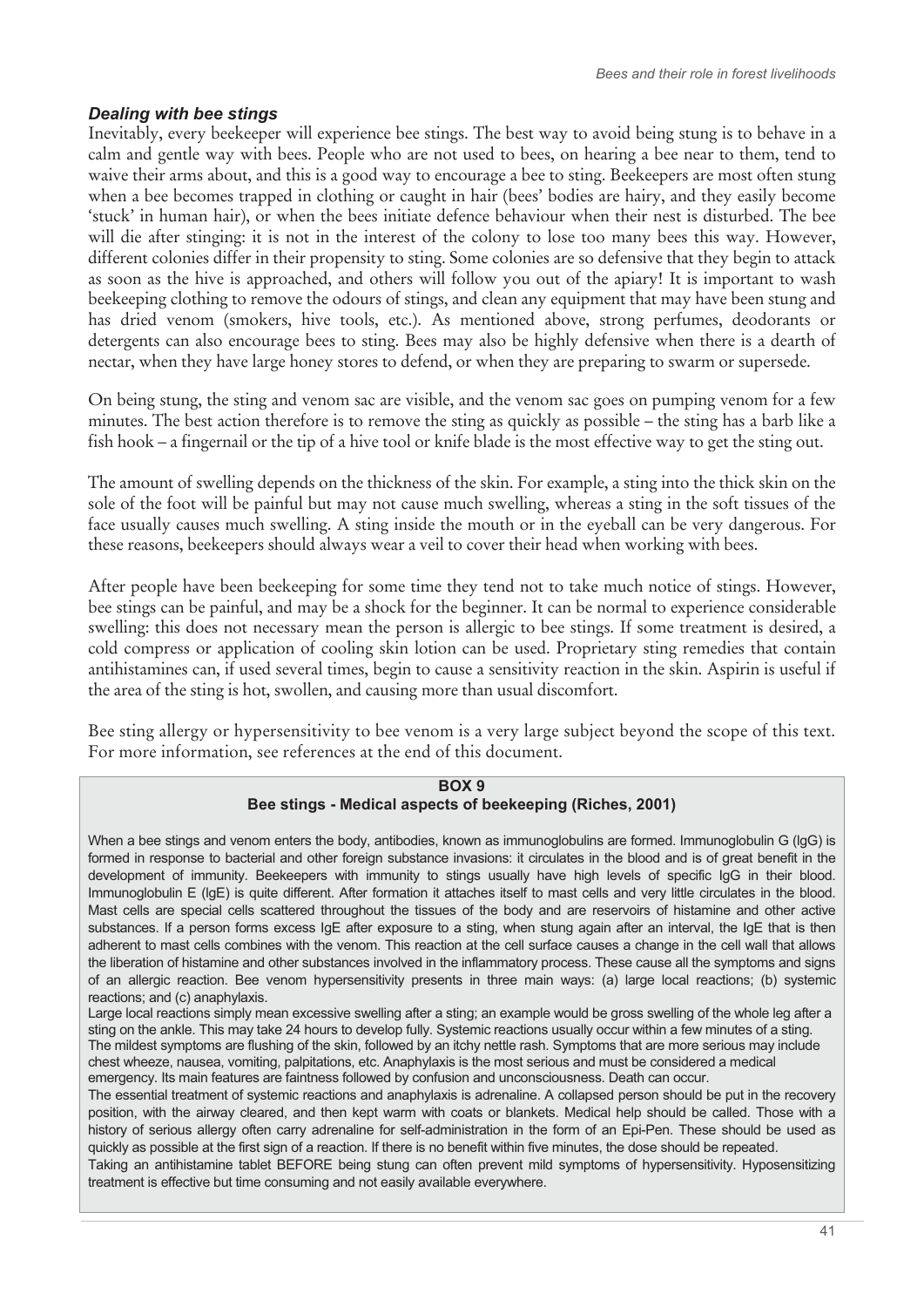# **HARVESTING HONEY AND BEESWAX FROM FIXED COMB AND MOVABLE COMB HIVES**

Honey is harvested at the end of a flowering season. The beekeeper selects the combs that contain ripe honey, covered with a fine layer of white beeswax. These combs are usually outer-most ones. As far as possible, combs containing any pollen or developing bees are left undisturbed.

The honeycomb can be simply cut into pieces and sold as fresh, cut comb honey. Alternatively, the honeycomb can be broken up and strained through muslin or another form of filter to separate the honey from the beeswax. After honey is separated from the beeswax combs, the beeswax can be melted gently (over water) into a block. Beeswax does not deteriorate with age and so beekeepers often save their scraps of beeswax until they have a sufficiently large amount to sell.

## *Equipment appropriate for the harvesting and processing of honey and beeswax*

Choice of equipment depends upon the quantities to be processed, and the type of product required. In some areas, traditional beekeeping is practised on a large-scale and may well justify the provision of relatively expensive, large-scale honey processing equipment capable of dealing effectively with honey in bulk for export. Small-scale processing of honeycombs from fixed comb hives, movable comb hives, and frame hives is discussed further in Chapter 9 and 10.



The Danau Sentarum National Park (DSNP) in Kalimantan, Indonesia includes around 132 000 hectares of lakes, seasonally submerged forests and rainforest. The Park has 6,500 inhabitants living in 39 permanent or seasonal villages. The majority of the population are Melayu, whose main activity is fishing. They live in floating houses in villages built on stilts. Besides Melayu, around 10 percent of the population consists of Dayak groups, mainly Iban, who live at somewhat higher sites, mostly with several families living together in longhouses. Their activities, besides fishing, include collecting and selling forest products, hunting and agriculture.

With 3,600 millimetres rainfall per year the lakes are almost continuously filled with fresh water flowing into the Kapuas River. The water retreats only during a short period from July to September, causing some lakes to completely dry out. This seasonality has great consequences for the vegetation. As a result most of the forests in the area are low stunted forests, flooded for most of the year. In the dry season there is a great danger of forest fires, as relatively dense canopies dry out, and dried fallen leaves and wood act as a fuel layer on the soil.

The end of the dry season is followed by a rise in water level, which leads to bud induction and a massive blooming from December to February. This period of flower abundance is vital to the honeybee colonies. Due to the absence of a dry season in 1995 there was almost no honey harvest in early 1996 with the same phenomenon happening in 1969 and 1970.

Nests of *Apis dorsata* the giant honeybee have traditionally been exploited to produce large volumes of honey and wax for trade. Usually when *Apis dorsata* nests are hunted, the bees are chased away with smoke, and the comb is completely cut away for collection. Traditional honey hunters are well known in many areas of Asia where they climb steep cliffs, or ascend tall bee trees using hand-made ladders and local tools (Crane*,* 1999).

In 1989, the existence of managed honey and wax collection from this bee was confirmed to be still a common practice among beekeepers in U Minh, Southern Vietnam (Crane *et al,* 1992). References and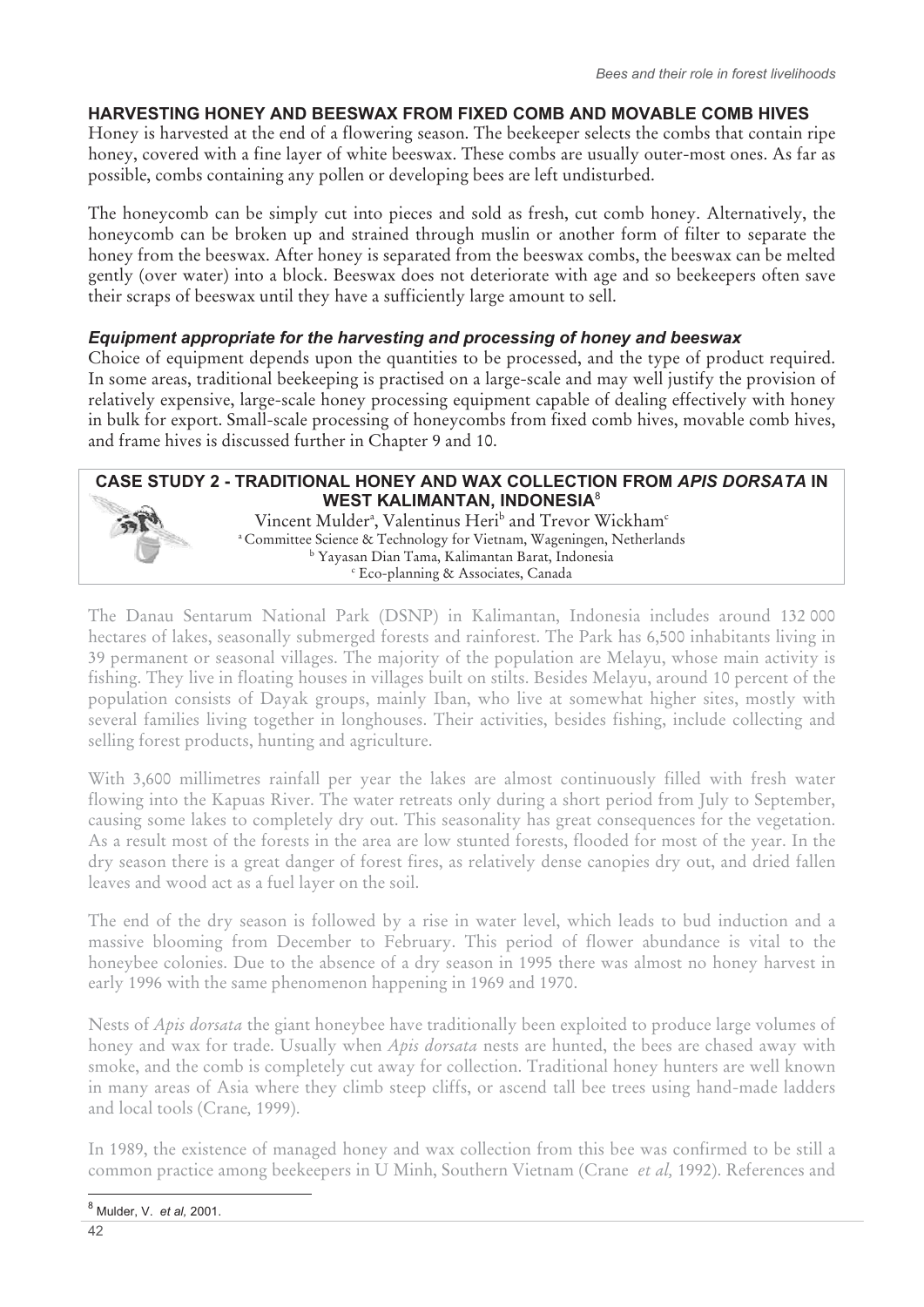early notes confirmed that a special system, referred to as rafter beekeeping, had existed for more than a hundred years.

An old Dutch reference from 1851 on an expedition to Kalimantan reported the existence of a similar management system for honeybees, locally called *tikung* beekeeping, which was later described in more detail (Wickham, 1997; De Mol, 1933). As in U Minh, the bee management system described for Kalimantan occurred in an area of submerged forest, with a lack of tall trees (or rock faces) on which bees could build their nests.

This report is the result of a study visit to the upper Kapuas Lake Region, which surprisingly revealed the *tikung* system to be still popularly practised by a relatively large group of the local population. Much use was made of recent studies by project staff of the DFID Danau Sentarum Conservation Project active since 1992 (Giesen and Aglionby, 2000). This Park was gazetted as a wildlife reserve in 1982, and subsequently as a National Park in 1999, with a total area of 132 000 ha. Several studies have described the local honey and wax business on which a Community Based Income Generating Programme was designed (Colfer *et al,* 1993; Rouquette, 1995; Wickham, 1995).

The Danau Sentarum flooded forest contains a variety of tree species. According to the honey collectors, around 20 species are important for honey production. Tembesu (*Fagrea fragrans*) is most important as it is used for making the *tikung* or honey planks. At present beekeepers recognise the following important nectar source trees: masung (*Syzygium claviflora*), tahun (*Carallia bracteata*), tengelam (*Syzygium* sp.), putat (*Barringtonia acutangula*), kawi (*Shorea balangeran*), pecaras or bakras (*Homalium caryophyllaceum*), samak (*Syzygium* sp.) ubah (*Syzygium ducifolium*) and lebang (*Vitex pinnata*). The most popular are honeys from *masung* and *tahun*.

Superior honey is said to be produced from nectar of the ransa palm (*Eugeissona ambigua*) but this plant is very rare nowadays. The palm was heavily exploited in times of famine for its starch content. Honeys from putat, kawi and timba tawang (*Crudia teysmannia*) are known for their bitter taste and are therefore less favoured.

*Tembesu* wood and rattan (for example, *Calamus schizoacanthus*) are among the most exploited products in the Park. However, timber and rattan exploitation account for only seven percent of the total overall income of the population. By far the largest portion of income for the Melayu (89 percent) is generated from fish resources. Honey production, though variable from year to year, contributes roughly one percent.

## *HONEY HUNTING PRACTICE*

In this article we deal only with *Apis dorsata* (mwonji) that produces almost all of the honey in the area. However *Apis florea/andreniformis* (mwonji lalat) is present in the area and is occasionally hunted. *Apis cerana* (nyerungan) is rare for the lake region, but is found in tree cavities in the higher rainforest surrounding the Park. Also stingless bees (*engke lulut*) are known to produce small amounts of honey.

Although the *tikung* system is the most typical honey production method practised in the Park, honey hunting from tall bee trees is also popular in this region. This technique is locally called *lalau* in Melayu language, or *tapang*, which is Iban language for *bee tree*. Tree species that bees occupy in this area are predominantly: rengas *Gluta renghas*; tempurau *Dipterocarpus gracilis*; ran *Dipterocarpus tempehes*; menungau *Vatica* cf *umbronata*. In a narrower sense, *tapang* refers to *Koompassia* species, of which *Koompassia malaccensis* occurs in the lowland forests around the Park. On elevated land and riverbanks adjacent to the lake area, these tall trees often stand alone, due to clearing for agriculture on the levees. This marks the fact that these *lalau* or *tapang* are respected trees due to ownership, religious beliefs or simply economic value. Between 10-50 and often up to 200 *Apis dorsata* nests can be seen hanging from the thicker branches at 15-30 metres high, forming a wide canopy. Although the bee colonies seasonally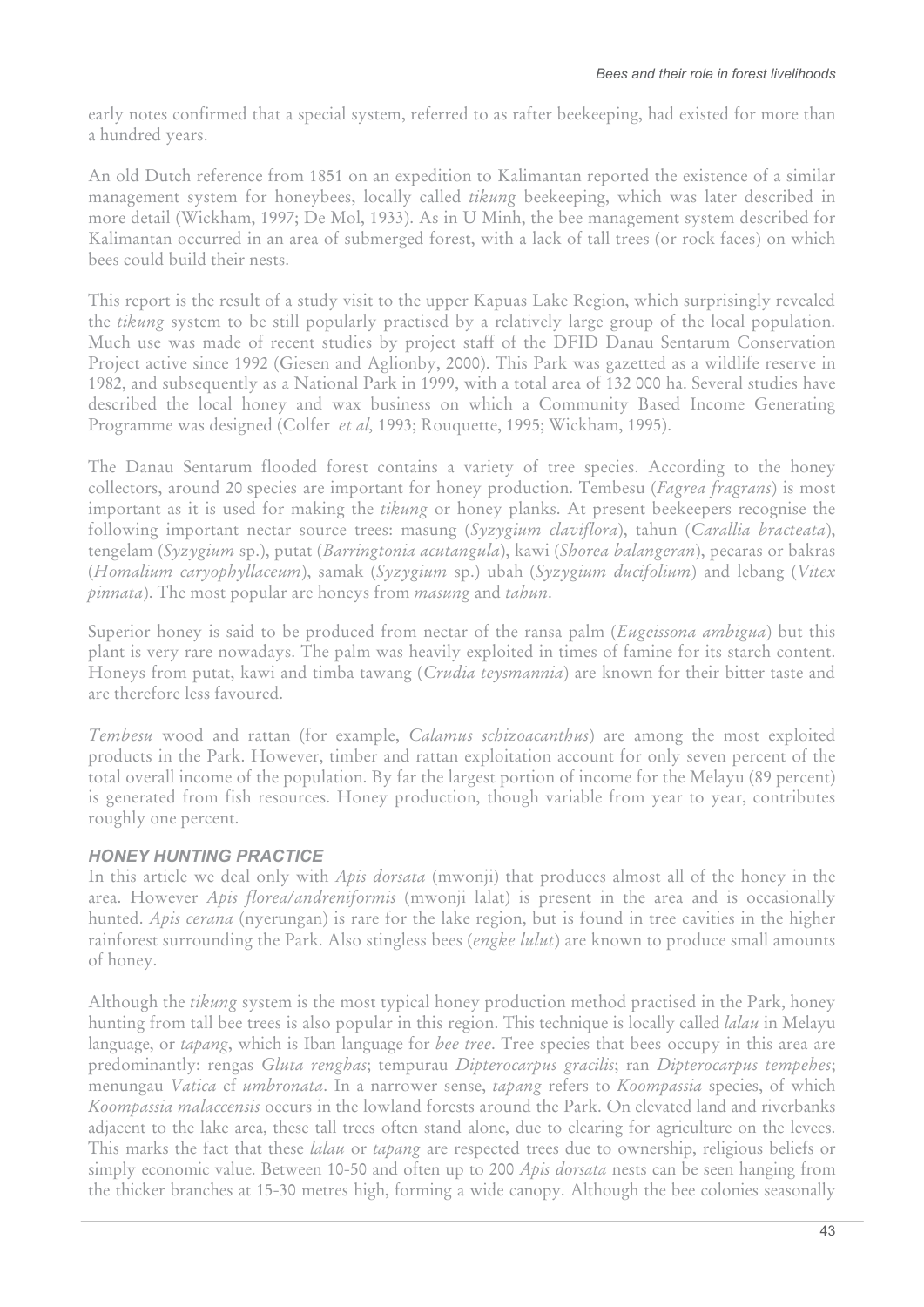migrate to settle on the *lalau* tree, some trees have nests all year round. Others show only abandoned combs during part of the year. Swarms settle from December to February and are said to come from the hills or rocky mountains that can be seen at a distance surrounding the lakes. A second arrival of bees is said to occur each year from July until October. Honey is harvested on moonless nights in February. Starting in January some colonies from these *lalau* trees are said to move to the *tikung* area – the dwarf or stunted forests in the lakes.

Although local customary laws protect *lalau* trees their number is decreasing. In Meliau six people own 22 *lalau* trees. Ten years ago there were 30 trees: eight have been felled by storms or lightning.

Incidental cutting of bee trees is reported in 1960, 183 *lalau* trees were cut by their Iban owners near Semalah village because of shifting cultivation. At present only six trees remain.

Due to clearance of the forest on the riverbanks no trees are available to the bees, as no new *lalau* have been planted. In primary forest sites young *lalau* trees are recognised by the people and protected as such.

Ownership of a *lalau* tree is maintained for a lifetime and can be inherited. Customary laws define ownership of *lalau* trees, which has to be recognised by the local leadership. If accepted, the whole community is informed and no ownership marks are made on the trees. Determining the right time for harvest is important, and once it is decided, the village head communicates this to all *lalau* owners and families that have the right to share part of the harvest. In the past, in the Kapuas River Delta this communication sometimes required several nights travel for the messenger who would carry a piece of knotted rattan, indicating the number of days remaining until the night of harvest (Dunselman, 1959).

Harvest is carried out at or around the new moon. In most cases, a group of local shamans – specialized bee hunters – gather for this activity. A few days before the harvest, they start making a ladder along the trunk of the bee tree up to the branches. Wooden pegs 30 centimetres long made of bamboo are hammered into the tree trunk at a distance of 1.5-2 metres. A long pole is attached to the end of each peg by rattan. When the ladder is finished, the harvest can commence. Usually around 7.00pm one or two honey hunters ascend the ladder, with a smouldering torch made of dried roots of jabai (*Ficus microcarpa*), a wooden knife and a basket attached to the hunter's waist by a long piece of rope.

The hunters sing songs at various stages of the harvest. There appears to be a basic text formula, which is sung in five stages: (1) finishing the ladder; (2) clearing the bees from the nest; (3) cutting the comb; (4) hoisting the basket; and (5) descending the ladder. The songs are passed from fathers to sons, and are sung to the spirits of the trees to make them friendly. We recorded one such song by a Melayu honey hunter from Semalah, Mr Abdullah Sani.

The songs are humorous, and tease the crowd below, who respond with a whooping yell. Often honey is mentioned in reference to a woman or young girl's beauty and their sexual attractiveness. Local and regional politics can also receive mention in the spontaneous lyrics of the creative singers/honey hunters.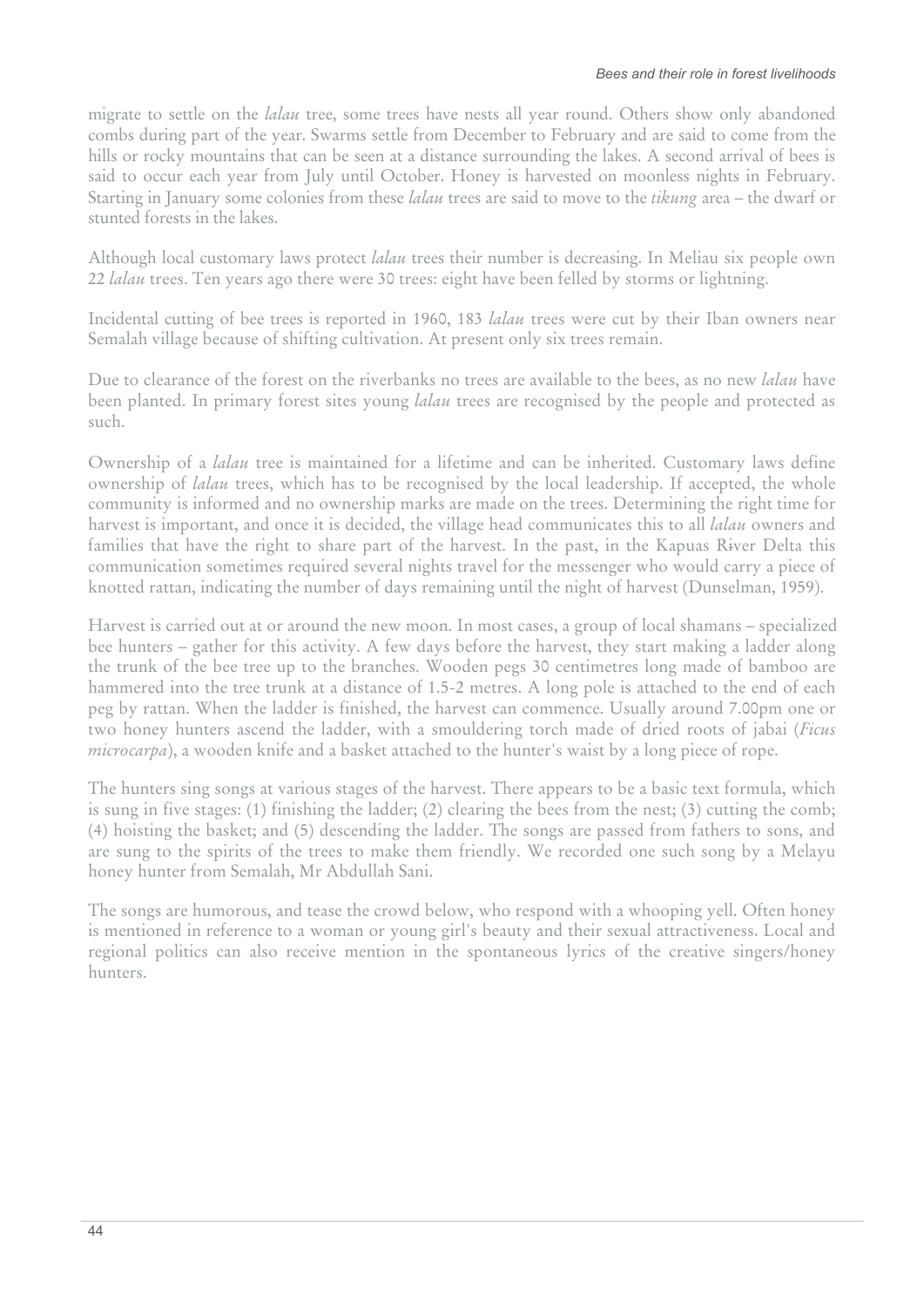#### *TUNTUNG JANTAK*

Tempukung sekuta bangan Oh nemiak belahar nyumpit Pakau ku tuntung Tapang dan Udah ku anjak enda begerak Udah ku init enda beretit Paya lucak ulu Tempunak Ningkam di dalam ulu Sekayam O...o...o...

#### *NEPAS*

Bukan emas sembarang emas Emas pelinggang se dari Jawa Bukan tepas sembareng tepas Serdap di diam si jaga Rengas O...o...o...

#### *MINTA MADU*

Tetak kayu si tetak kayu Tetak kayu secapit Ubah Anang nuan seisi' madu Pecit susu dara di rumah O...o...o...

#### *NGULUR*

Ngiang-ngiang akar genali Unjung di rumpu' setabah tabah Jaga nuan ini' Sengiang Tali Kami ngulur lingang bunga lingang Kebaca O...o...o...

#### *PULANG*

Perang alu, perang kelelap Perang di lengkong si kayu Ara Pulang ayu, pulang semengat Pulang semua kita berdua  $O_{\ldots 0 \ldots 0 \ldots}$ 

#### *THE LADDER IS READY*

There are nests of ants in the jungle. Children learn to shoot the *Sumpit* (blow darts). I have already made the *Pakau* (ladder steps) on the *Tapang* tree. I climbed, but the ladder didn't move. Mud in the upper Tempunak river. And in the upper Sekayam river. O...o...o... (*yelling by the crowd*)

#### *CLEARING AWAY THE BEES*

Not just any gold. This gold pan is from Java. Not just to clear away the bees. But to make the spirits of the *Rengas* tree friendly. O...o...o...

#### *TAKING THE HONEY*

Cut the log, cut the log. The logs are cut from the *Ubah* tree. Don't have no honey. Else I'll squeeze the girl's breast in the house. O...o...o...

#### *BRINGING DOWN THE HONEY*

Hanging around the roots of the *Genali* tree. Don't be afraid to bring it to the grass. Ask Grandmother Sengiang Tali to protect you. We are bringing down some honey from the *Kebaca* tree's flower.

O...o...o...

#### *GOING HOME*

We've fought against the bees. We've fought against the *Ara* tree's twisted bumps. Go home spirits. Let's go home all of us. O...o...o...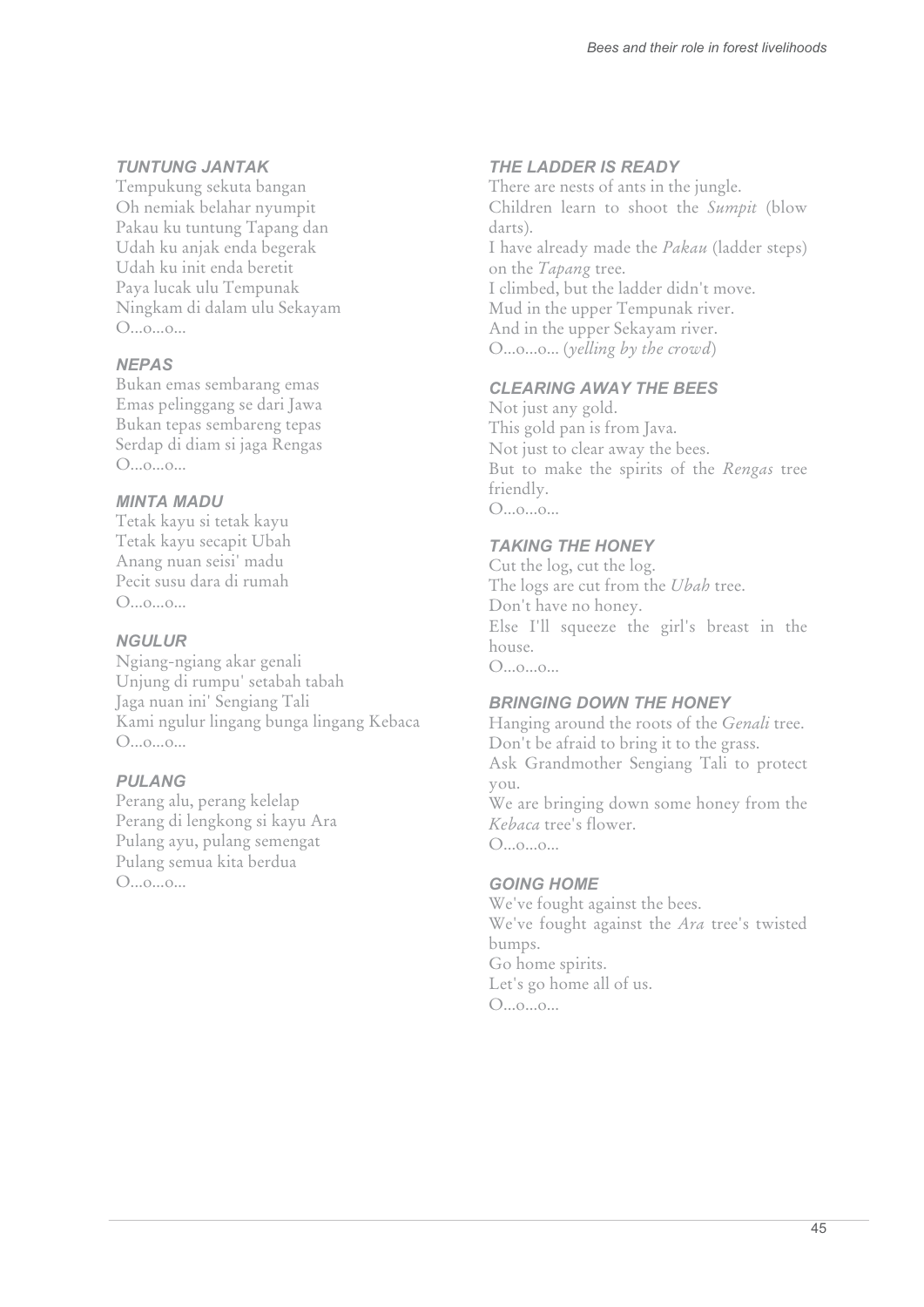Once the honey hunter reaches the branch above a comb, a wooden knife is used to cut the comb. With a smouldering torch the bees are brushed away from the comb, after which they disappear as falling sparks down below. It is believed that an iron knife should not be used to avoid damaging the tree bark, after which the bees would not return. In some cases the brood comb is cut separately and thrown down. The honeycomb is then cut and put into the basket and lowered to the ground. Traditionally these pieces are provided to please any bad spirits.

Honey collected from a single *lalau* tree may be hundreds of kilograms, depending on the number of nests. A study describes a crop of 140 kilograms from more than 20 nests on one *lalau* tree. In this case 16 people, owners and hunters shared the honey. Division of harvest seems to vary with every situation: agreements are probably made *ad hoc* prior to harvest.

Bee nests in *lalau* trees are said to contain more honey compared with *tikung* nests. However, losses due to spillage are higher with *lalau*. The actual average honey crop from a nest of a *lalau* tree is said to be much less than 10 kilograms because of the difficulty in harvesting the entire combs. As mentioned above, in the lake region honey harvest from *lalau* trees is of lesser importance than from *tikung*. In recent years the proportion of *lalau* honey has declined due to the decreasing number of *lalau* trees. Furthermore, *tikung* is more popular as it is an easier and safer way to crop honey.

Beeswax is also collected from the honeycombs. The combs are boiled after which the liquid is filtered. A nest with six kilograms of honey gives about 0.5 kilograms of wax. The prices are about the equivalent of US\$1.2 for one kilogram of honey and US\$1.4 for one kilogram of wax. The villagers immediately consume bee brood from a harvested comb.

# *TIKUNG*

Among the honey hunters that collect honey through the *lalau* and *repak* systems, many also collect honey using the *tikung* technique. *Tikung* is the name of a carved hardwood plank (approximately 0.8- 2.5 metres long by 25-40 centimetres wide); one side has a convex and the other side a concave shape. It is made of tembesu (*Fagraea fragrans*) or sometimes medang (*Litsea* sp.*)*. Carving and shaping a *tikung* with simple tools is a time-consuming process – often taking a full day to complete just one board.

Such planks are attached to tree branches in the stunted swamp forests. The ends of the *tikung* planks are carved with notches (mainly rectangular, but sometimes V-shaped) to which a wooden peg is inserted, thus attaching it to a branch.

*Tikung* planks are positioned with a slope of about 30° with the upper part oriented towards the open sky. The concave side faces downward, so the upper convex side can facilitate rainwater runoff. Sometimes a pole is horizontally attached about two metres below the *tikung* for the *tikung* owners to stand on while attaching or harvesting the *tikung*.

*Tikung* planks made of durable *tembesu* wood can last over two generations (40 years), and can still be used after enduring a forest fire.

Ownership of a *tikung* is indicated by an individual owner mark – usually a series of indentations at the side of the plank, recognised as the family mark. Each new generation (son) adds a new indent. This mark system is complicated, but well understood by all *tikung* holders in the same area.

In one day, 5-6 *tikung* planks can be positioned in the submerged forest, which is usually two metres above the highest water level during rainy season. The trees preferred for hanging *tikung* planks are kamsia (*Mesua hexapetala*), masung (*Syzygium claviflora)* and empai/timba tawang (*Crudia teysmannia*).

The *tikung* harvest is always done after *lalau* harvest. Prior to the arrival of the swarms, some minor clearance of the *tikung* undergrowth and a small boat channel to the *tikung* may be made. The last blossom from the tahun (*Carallia bracteata*) gives the signal that honey is ready for harvest*.*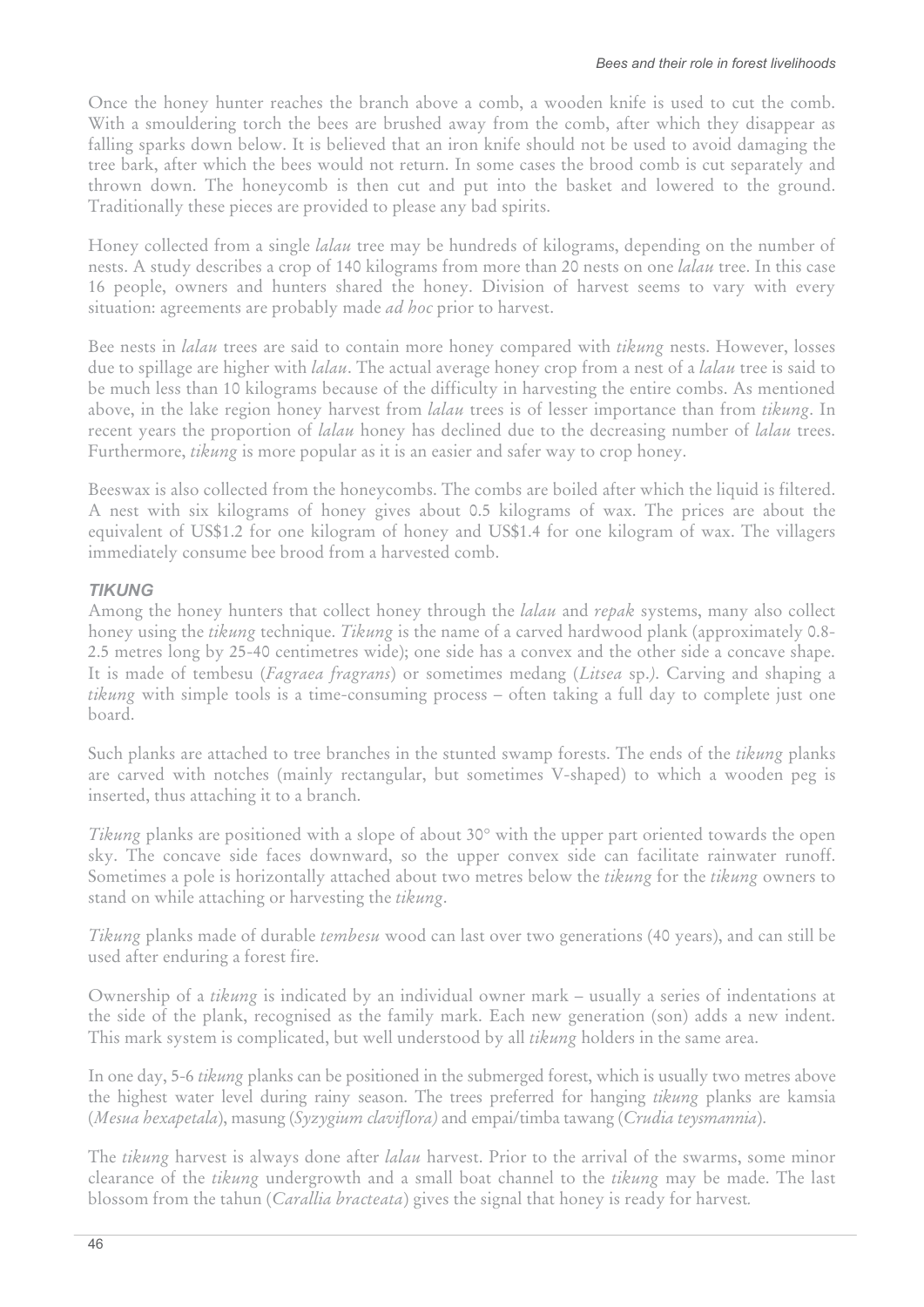Honey collection from *tikung* resembles that of *lalau*. However, no songs are sung, as no spirits are believed to live in *tikung* trees. It is a collective practice. Harvest is done on moonless nights, usually from 7.00pm until 4.00 to 5.00am during which more than 20 *tikung* can be harvested. In discussions beekeepers said that harvesting in daylight would be very dangerous as bees sting fiercely. (However, in the village of Belibis we were told that in recent years a small group of *tikung* holders had started daytime collecting, using large quantities of smoke. They now seemed to favour daytime harvest as it is quicker due to better visibility. After harvest, the bees returned to the *tikung* for some days, after which they would leave.)

Tools for harvest from *tikung* are similar to that for *lalau*. At present, a plastic or tin container is used instead of the traditional bark/rattan basket. A wooden knife is used to cut the comb. *Tikung* honey collectors believe that if the comb is cut with iron the bees will not return to the site next season. In addition, there is a fear of wounding each other in the dark when harvesting with a sharp iron knife. No protective clothing is used.

The nests are approached in small boats. A man reaches up close to the *tikung* to smoke away the curtain of bees. All bees either fall into the water and drown or crawl up branches and leaves, as it is too dark to navigate and fly. In order to ensure floating bees do not crawl into the boat, other men in the boat use paddles (or their hands) to move the water away from the boat. Usually the brood comb (*sarang anak*) is cut first and temporarily put on top of the *tikung* plank. This enables the honey collector to focus all his attention on the honeycomb, at the head of the *tikung*, which he then cuts and puts into the basket first.

Bees are not likely to return to the *tikung* the following day, and are believed to return to the mountain area. All *tikung* nests in the same vicinity must be harvested the same night to avoid some remaining nests being robbed by other bees.

*Tikung* owners are mainly Melayu men, however, at harvest night, women and children may join the activity as well. Traditionally the *tikung* owners within the same area formed groups, who abide by their own rules and regulations. These groups also put their *tikung* in the same area. Both that area and the groups are called *priyau*. In the past, each *priyau* belonged to headmen, who gave his subordinates rights to place *tikung*. The *priyau* area was hereditary and sometimes subdivided to each one of the inheritants. The owner marks on the *tikung* reflect these interdependencies of *tikung* holders in the same *priyau* caused by inheritance.

At present rules applying to *tikung* owners in the same *priyau* include: a minimum number of *tikung* to be put up (for example 25 in Leboyan); obligation to put all *tikung* in one *priyau* only; a minimum distance between two *tikung* positions (for example, 15 metres in Leboyan); and to report the number and positions of *tikung* to the head of the *priyau*.

The 1994 study gives data on the number of families, *tikung* holders and number of *tikung* per family for selected villages in five main *tikung* areas: 30 percent of the families owned *tikung*, one family having from 10-500 (in Leboyan the average was 81 per family). The number of *tikung* occupied by bee nests in that season was around 23 percent. Average honey yield per collected nest was around six kilograms. This gives a total production figure for all of the Danau Sentarum Lake area for that year to be between 20 and 25 tonnes (an average year).

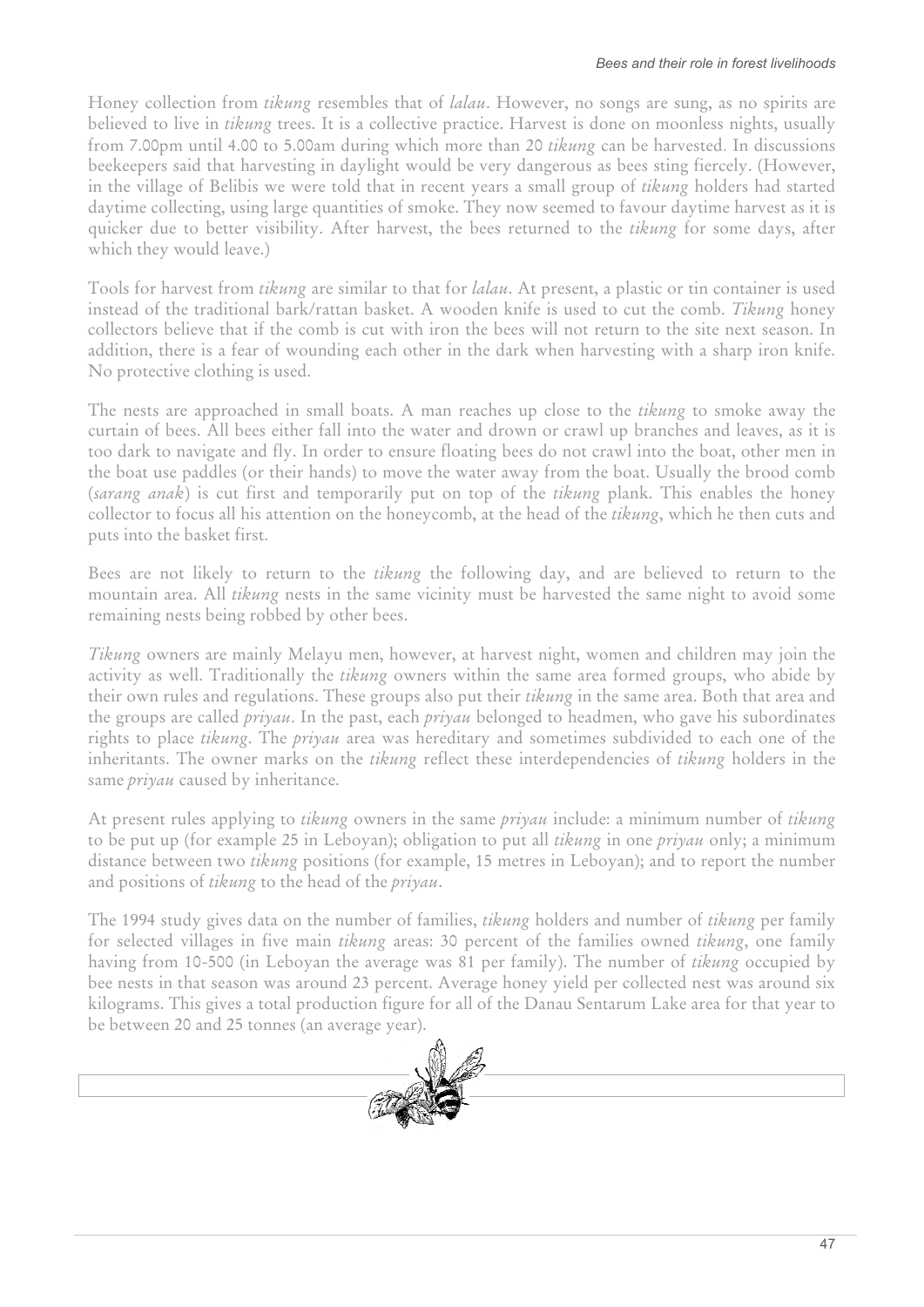# **CASE STUDY 3 - RAFTER BEEKEEPING IN** *MELALEUCA* **FORESTS IN VIETNAM**<sup>9</sup> Phung Huu Chinh, Nguyen Hung Minh, Pham Hong Thai and Nguyen Quang Tan

The honeybee *Apis dorsata* is indigenous to tropical and subtropical Asia. The bees build their nests from the branches of big trees and tall, projecting cliffs. Occasionally colonies build nests on high water towers or the roofs of buildings. The nest comprises a single comb in the open air. *Apis dorsata* are defensive and migratory, and the domestication of this bee was thought impossible.

In some *Melaleuca* forests of southern Vietnam, people use a traditional method of collecting honey and wax from *Apis dorsata* colonies. This method of "rafter beekeeping" was first reported in 1902 by Fougères (Fougères, 1902).

According to Vietnamese sociologists, in the early 19th century honey hunting or raftering was the most important occupation of the people who lived in the *Melaleuca* forest swamp. At that time people paid taxes to the government in exchange for living in the forest. Beeswax was used to pay tax and for making candles and was sold to visiting ships from Hainan, China (Dau, 1992; Son Nam, 1993).

Between 1945 and 1975 the forests were devastated first by wars, and then by forest clearing for wood and agricultural purposes. As a consequence rafter beekeeping dramatically decreased in the area.

The technique is still used today at the state farm of Song Trem in Uminh forest, South Vietnam. According to our survey, there are about 96 beekeepers in the area. In 1991, they harvested 16,608 litres of honey and 747 kilograms of wax.

## *What is a rafter?*

Simply, a rafter is the trunk of a tree, two metres in length and 15 centimetres in diameter supported by two vertical poles. One vertical pole is about 2 m high and the second 1.2 metres high. The rafter therefore slopes at an angle of about 15-35º to the horizontal. It appears like the branch of a tree and *Apis dorsata* can build its nest beneath it. It is named rafter because it looks like the rafter of a house.

#### *How to make a rafter*

A tree trunk 1.8-2.2 metres long and 10-20 centimetres in diameter is split lengthways into two parts to make two rafters. A rectangular or triangular hole is made at one end of the rafter (when the rafter is erected, the hole is slotted over the top of the higher vertical pole). A channel is often made along the flat side of the rafter to drain off rainwater so that it does not seep into the comb. The bark is removed and some beekeepers cover the curved side with a thin layer of beeswax.

## *How to erect a rafter*

The beekeeper chooses a quiet, open space in the *Melaleuca* forest, or makes one by cutting down some tall trees. The direction of the rafter is decided before the vertical poles are positioned. The rafter is supported by the higher pole with the hole in the rafter slotting over the end of the pole. The lower pole supports the rafter with its V-shaped top. The curved side of the rafter must face downwards.

Grasses and small trees beneath the rafter are cleared. Finally the rafter is shaded using small branches and leaves. The rafter is now an ideal place for an *Apis dorsata* colony to build its nest.

## *How to harvest honey and wax*

A good beekeeper knows when the honey is ripe for harvest by observing *Melaleuca* in flower, or the water collecting activity of the worker bees. On average the first harvest can take place 20-30 days after the rafter is occupied. The second harvest can be carried out about 30 days later. It is possible to harvest a third time from these colonies.

The bees are chased away using a torch of dry leaves and *Melaleuca* leaves. This used to be the main cause of forest fires in the area and therefore since 1993 smokers have been used.

 $\overline{\phantom{a}}$ 9 First published in *Bees for Development Journal 36* (1995) pp. 8-9.